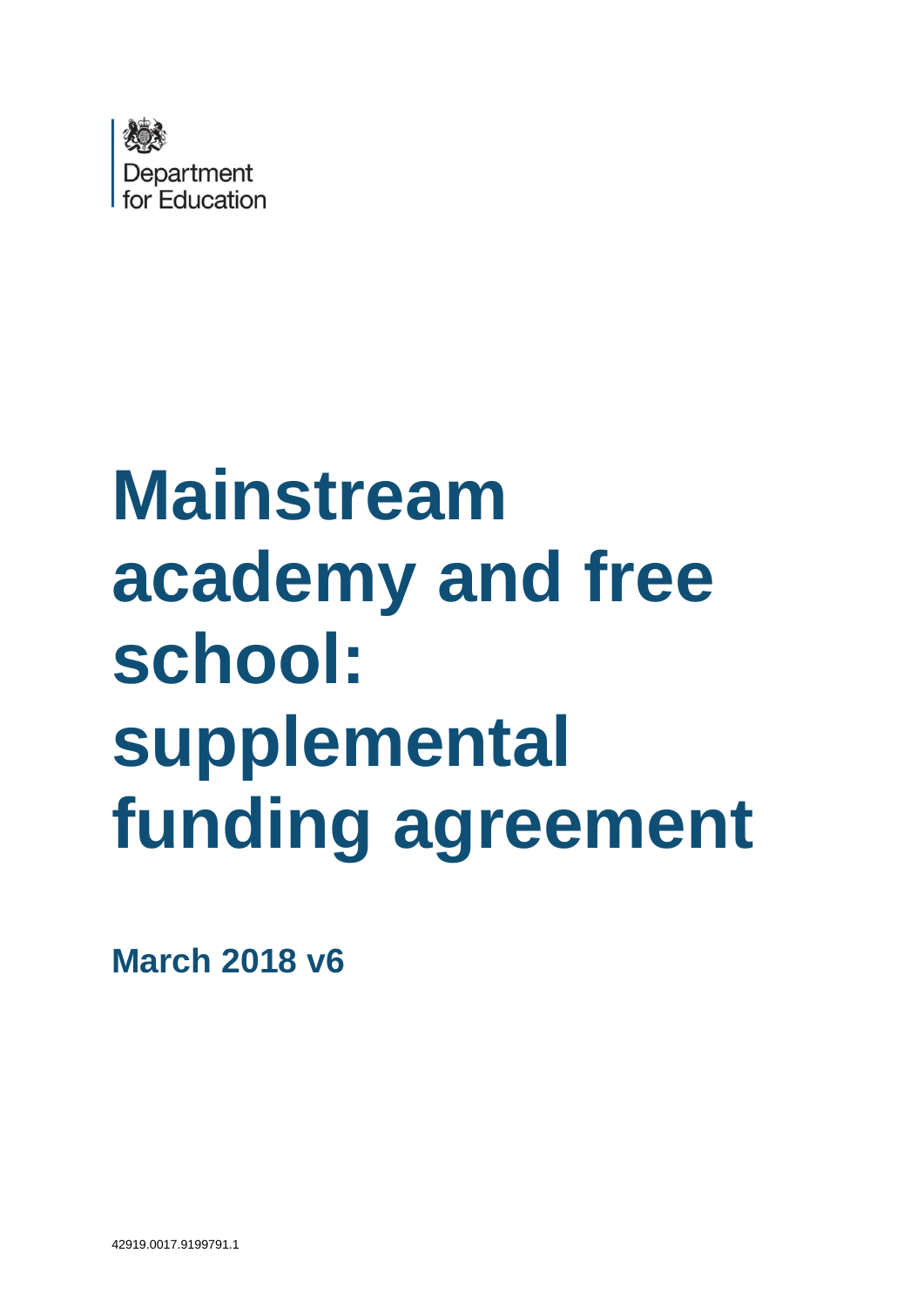# **Contents**

| <b>SUMMARY SHEET</b>                                   | $\overline{\mathbf{4}}$ |
|--------------------------------------------------------|-------------------------|
| Information about the Academy:                         | 4                       |
| <b>ESTABLISHING THE ACADEMY</b><br>1.                  | 8                       |
| Definitions and interpretation                         | 8                       |
| The Academy                                            | 8                       |
| <b>RUNNING OF THE ACADEMY</b><br>2.                    | 9                       |
| <b>Teachers and staff</b>                              | 9                       |
| <b>Pupils</b>                                          | 9                       |
| <b>SEN unit</b>                                        | 10                      |
| Charging                                               | 10                      |
| Admissions                                             | 10                      |
| Curriculum                                             | 12                      |
| 3.<br><b>GRANT FUNDING</b>                             | 14                      |
| <b>Calculation of GAG</b>                              | 14                      |
| Other relevant funding                                 | 15                      |
| <b>LAND</b><br>4.                                      | 16                      |
| 5.<br><b>TERMINATION</b>                               | 21                      |
| Termination by either party                            | 21                      |
| <b>Termination Warning Notice</b>                      | 21                      |
| Termination by the Secretary of State after inspection | 22                      |
| Termination by the Secretary of State                  | 23                      |
| Funding and admission during notice period             | 23                      |
| Notice of intention to terminate by Academy Trust      | 24                      |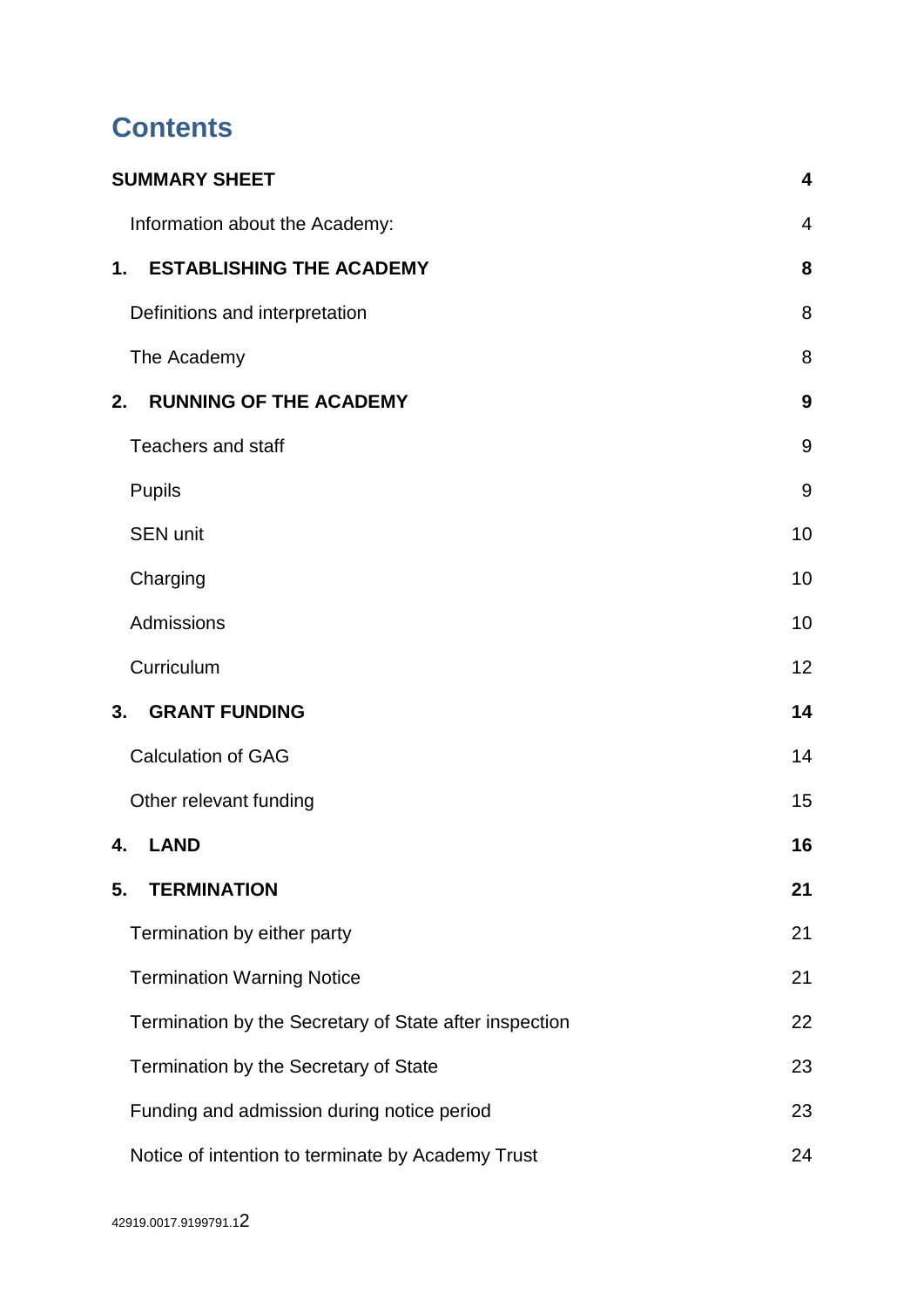| <b>Effect of termination</b>                                                              | 26 |
|-------------------------------------------------------------------------------------------|----|
| <b>OTHER CONTRACTUAL ARRANGEMENTS</b><br>6.                                               | 27 |
| Annexes                                                                                   | 27 |
| The Master Agreement                                                                      | 28 |
| General                                                                                   | 28 |
| <b>ANNEXES</b>                                                                            | 30 |
| 7. ADMISSION OF CHILDREN AND YOUNG PEOPLE WITH EDUCATION,<br><b>HEALTH AND CARE PLANS</b> | 30 |
| ADMISSION OF CHILDREN WITH A STATEMENT OF SPECIAL<br>8.<br><b>EDUCATIONAL NEEDS</b>       | 30 |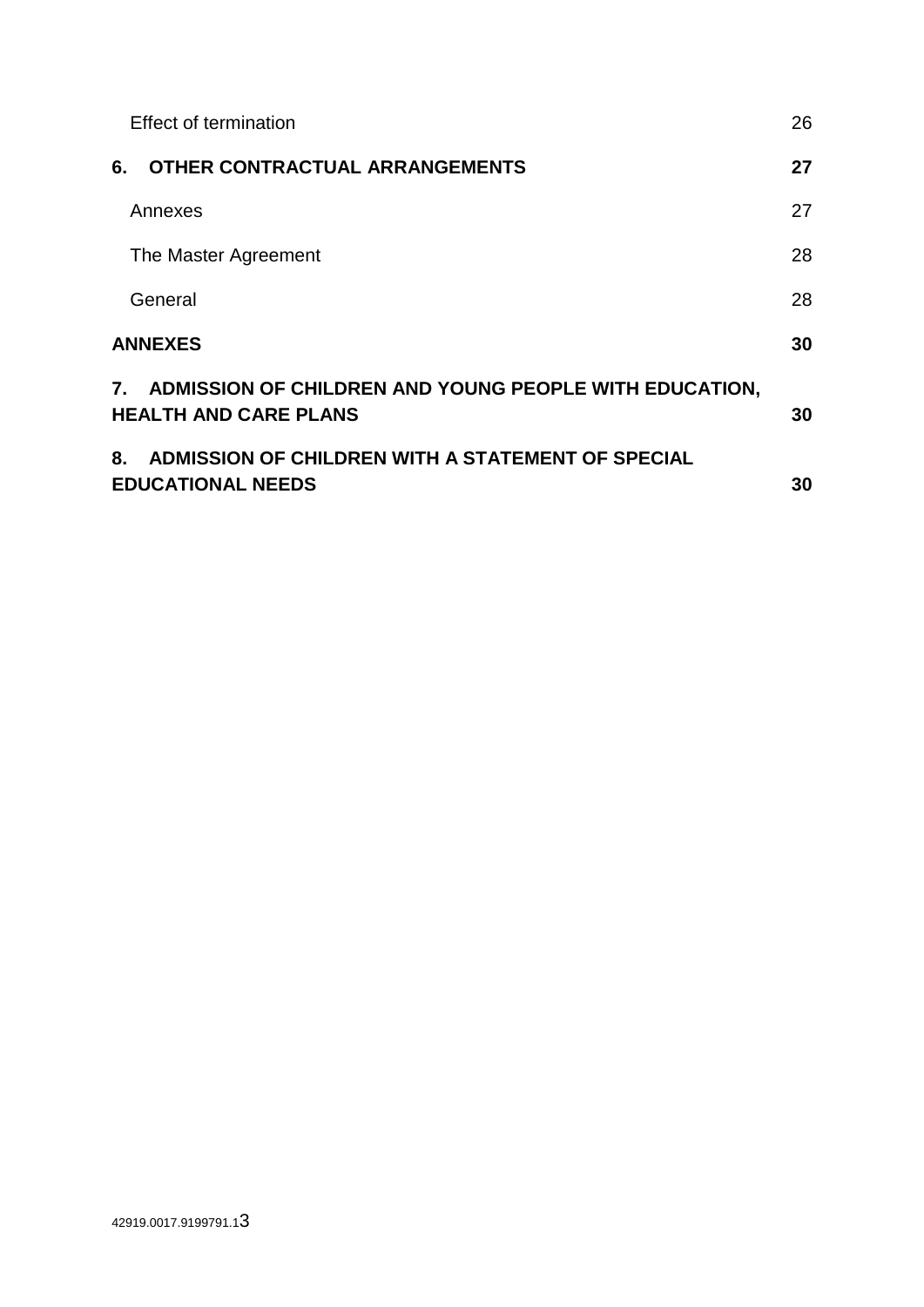# <span id="page-3-0"></span>**SUMMARY SHEET**

# <span id="page-3-1"></span>**Information about the Academy:**

| <b>Name of Academy Trust</b>                                 | <b>Emmanuel Schools Foundation</b>                                          |
|--------------------------------------------------------------|-----------------------------------------------------------------------------|
| <b>Company number</b>                                        | 04464331                                                                    |
| <b>Date of Master Funding</b><br><b>Agreement</b>            | 16 February 2017, as varied by a deed of<br>variation dated                 |
| Name of academy                                              | Bede Academy                                                                |
| <b>Opening date</b>                                          | 1 September 2009                                                            |
| Type of academy (indicate<br>whether academy or free school) | Academy                                                                     |
| <b>Religious designation</b>                                 | Christian                                                                   |
| Wholly or partly selective                                   | N/A                                                                         |
| Name of predecessor school<br>(where applicable)             | N/A                                                                         |
| <b>Capacity number</b>                                       | 1780                                                                        |
| Age range                                                    | 3 to 18                                                                     |
| Number of sixth form places                                  | 250                                                                         |
| <b>Number of boarding places</b>                             | <b>None</b>                                                                 |
| <b>SEN unit / Resource provision</b>                         | <b>None</b>                                                                 |
| <b>Land arrangements</b>                                     | Version 2                                                                   |
| (Version 1-8 or other)                                       |                                                                             |
| Address and title number of Land                             | ND162928 and ND162921 - Bede<br>Academy, Shearwater Way, Blyth, NE24<br>3PX |
|                                                              | ND165611 - Bede Academy, Plessey Road,<br>Blyth, NE24 3NL                   |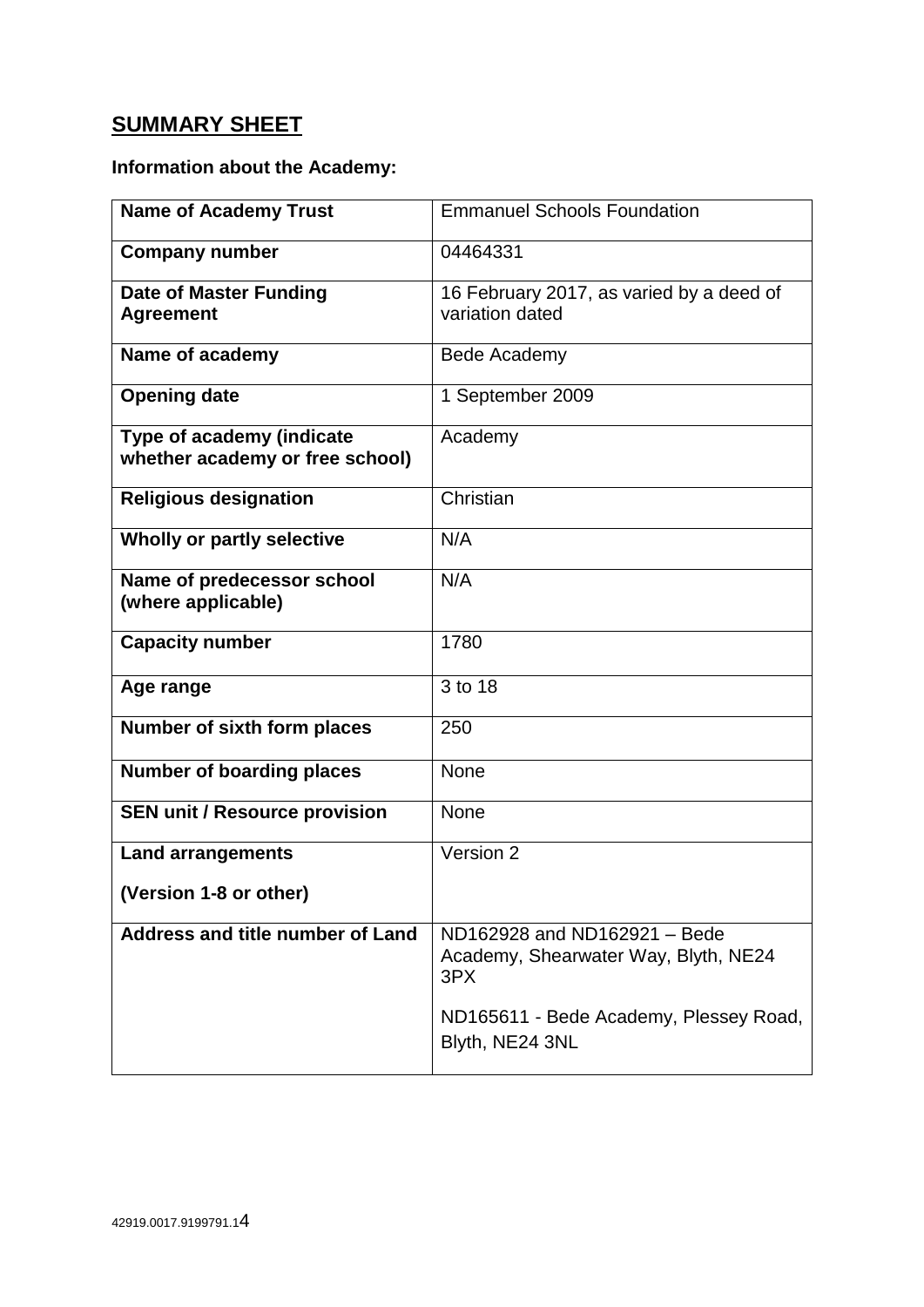# **Please confirm which clause variations have been applied or marked as 'Not used'**

| <b>Clause No.</b> | <b>Descriptor</b>                                                                                                              | <b>Applied</b> | <b>Not used</b> |
|-------------------|--------------------------------------------------------------------------------------------------------------------------------|----------------|-----------------|
| 1.1               | Only applies to free schools and new<br>provision academies                                                                    |                | X               |
| 2.A.1             | Clause applies where an academy was<br>previously a VC or foundation school<br>designated with a religious character           |                | X               |
| 2.C, 2.D          | Only applies where the academy has an<br><b>SEN unit</b>                                                                       |                | X               |
| 2.E               | Only applies where there was a<br>predecessor independent school                                                               |                | X               |
| 2.G               | Clause does not apply to free schools<br>(unless there was a predecessor<br>independent school), or new provision<br>academies |                | X               |
| 2.M               | Clause applies only to academies and free<br>schools designated with a religious<br>character                                  | X              |                 |
| 2.N               | Clause applies only to academies that were<br>formerly wholly selective grammar schools                                        |                | X               |
| 2.0               | Clause applies only to academies that were<br>formerly partially selective grammar schools                                     |                | X               |
| 2.7               | Clause applies to free schools and new<br>provision academies designated with a<br>religious character                         |                | X               |
| 2.W               | Clause only applies where the academy is<br>designated with a religious character                                              | X              |                 |
| 2.X               | Clause only applies where the academy has<br>not been designated with a religious<br>character                                 |                | X               |
| 2.Y               | Clause applies where an academy was<br>previously a VC school or foundation school<br>designated with a religious character    |                | X               |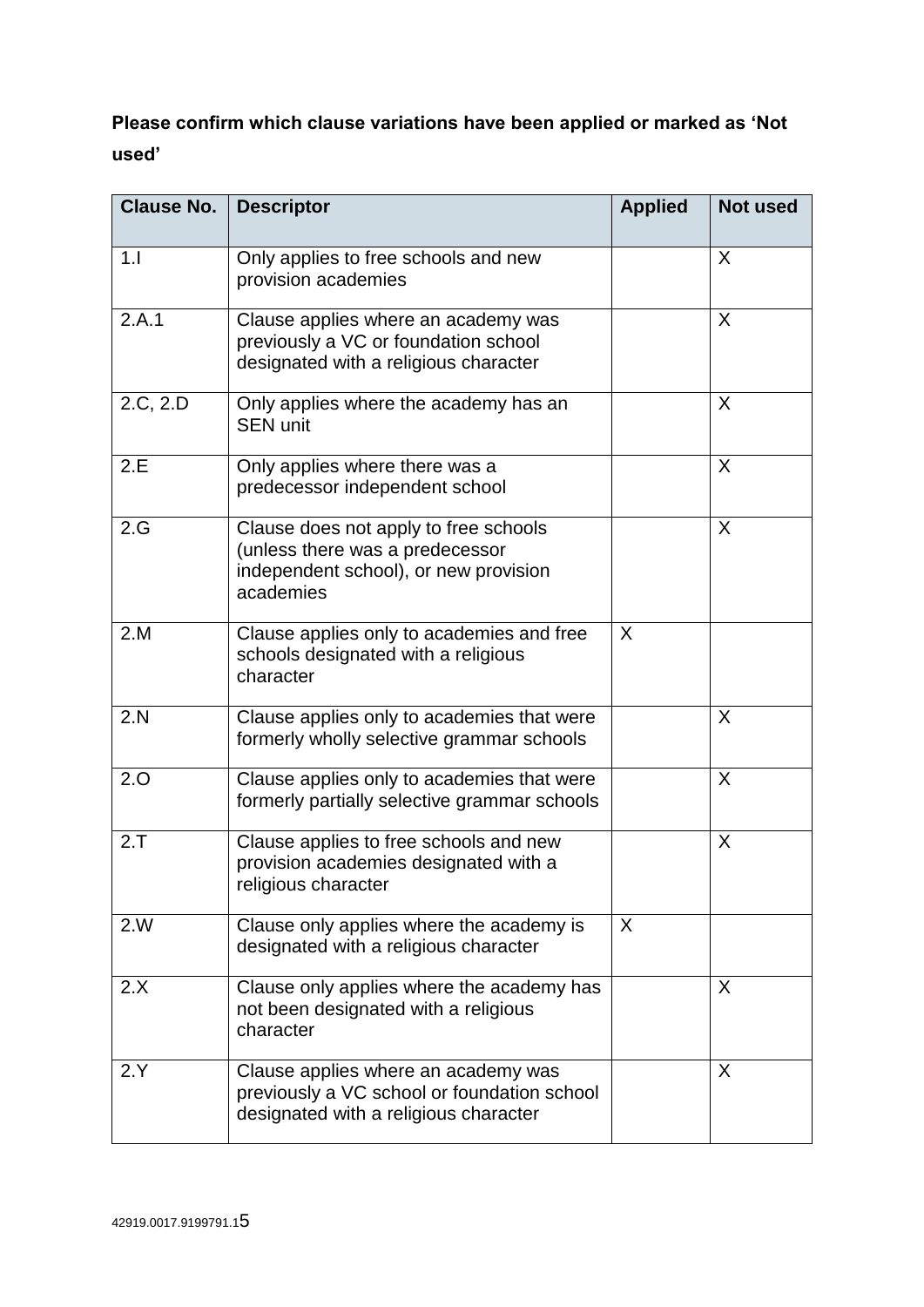| <b>Clause No.</b> | <b>Descriptor</b>                                                                                                                 | <b>Applied</b> | <b>Not used</b> |
|-------------------|-----------------------------------------------------------------------------------------------------------------------------------|----------------|-----------------|
| 2.Yc)             | Sub-clause applies if the academy is<br>designated with a denominational religious<br>character - CE etc. rather than 'Christian' |                | X               |
| $3.A - 3.F$       | Option 1 applies to converter and sponsored<br>academies: if used delete option 2                                                 | X              |                 |
| $3.A - 3.F$       | Option 2 applies to free schools and new<br>provision academies: if used delete option 1                                          |                | X               |
| 3.H               | Clause relating to Start-up only applies in<br>some cases (does not apply to academy<br>converters)                               |                | X               |
| 3. J              | Clause only applies to full sponsored and<br>intermediate sponsored academies with<br>approved Academy Action Plans               | X              |                 |
| 3.K               | Clause does not apply to free schools<br>(unless there was a predecessor<br>independent school), or new provision<br>academies    | X              |                 |
| 5.G.1             | Clause applies only to a boarding<br>academy/free school.                                                                         |                | X               |
| 5.1               | Clause only applies to sponsored<br>academies                                                                                     |                | X               |
| 5.K               | Clause applies to free schools and may be<br>applied to new provision academies                                                   |                | X               |
| 5.L               | Clause applies to free schools and may be<br>applied to new provision academies                                                   |                | X               |
| 5.M               | Clause applies to free schools and may be<br>applied to new provision academies                                                   |                | X               |
| 5.N               | Clause applies to free schools and may be<br>applied to new provision academies                                                   |                | X               |
| 5.0               | Clause applies to free schools and may be<br>applied to new provision academies                                                   |                | X               |
| 6.H               | Clause only applies to schools which are<br>designated with a Church of England or<br>Roman Catholic character                    |                | X               |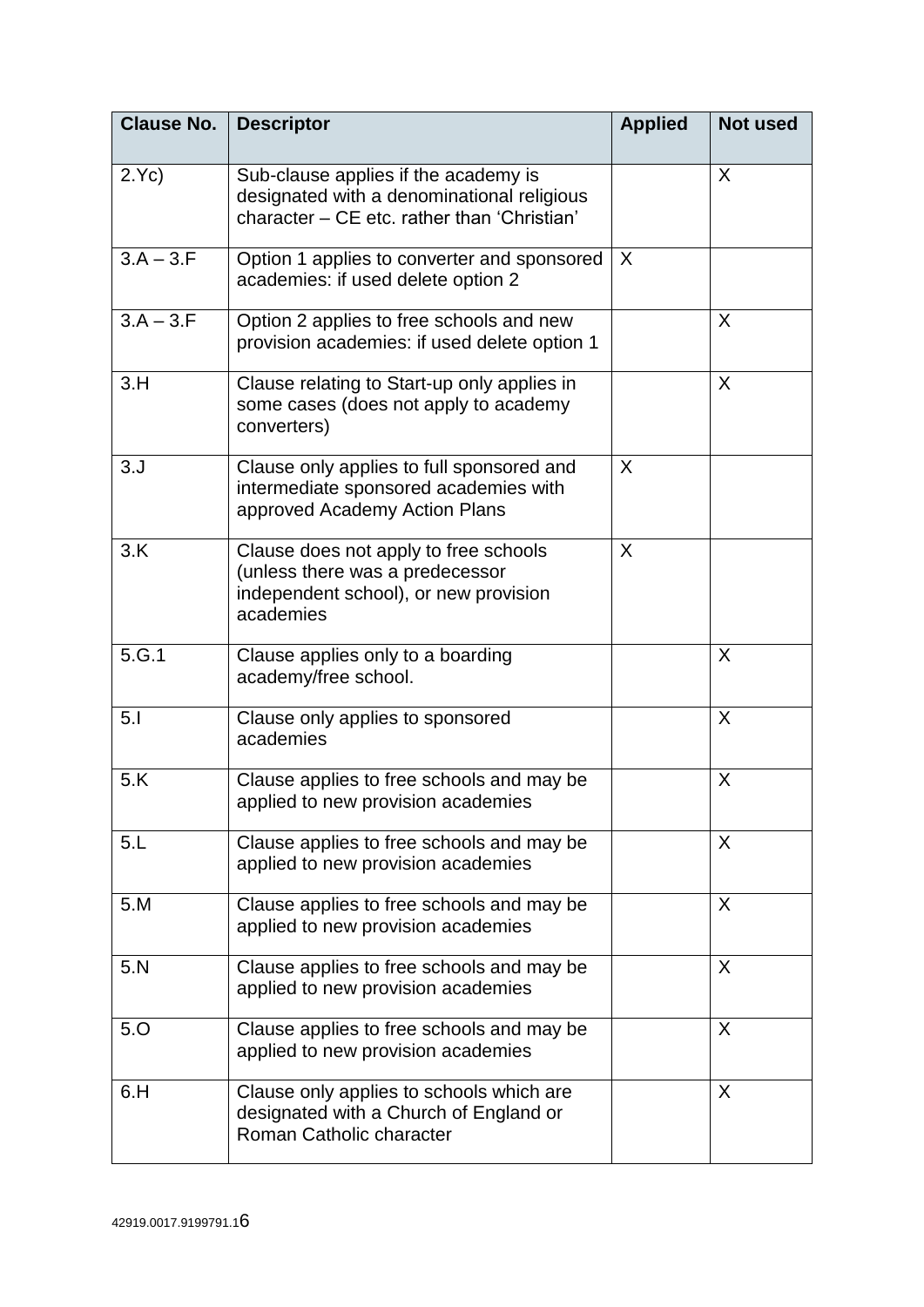**Please identify any other variations from the model that apply to this academy (e.g. clauses relating to PFI, or any required because the multi academy trust includes academies designated with different religious characters, or a mixture of those designated with a religious character, and those which are not):**

**Additional clauses will be supplied by your project lead if needed.**

| <b>Descriptor</b>                         | <b>Clause</b> | <b>Applied</b> | <b>Not used</b> |
|-------------------------------------------|---------------|----------------|-----------------|
|                                           | No.           |                |                 |
| Sharing of the Land                       | 4.K           |                |                 |
| We have amended the wording to remove     |               |                |                 |
| the reference to providing security of    |               |                |                 |
| tenure to another academy trust as the    |               |                |                 |
| standard form academy lease does not      |               |                |                 |
| provide for this.                         |               |                |                 |
|                                           |               |                |                 |
| GAG offset to repay capital advance -     | 3.M           |                |                 |
| wording inserted from the original single |               |                |                 |
| funding agreement and deed of variation.  |               |                |                 |
|                                           |               |                |                 |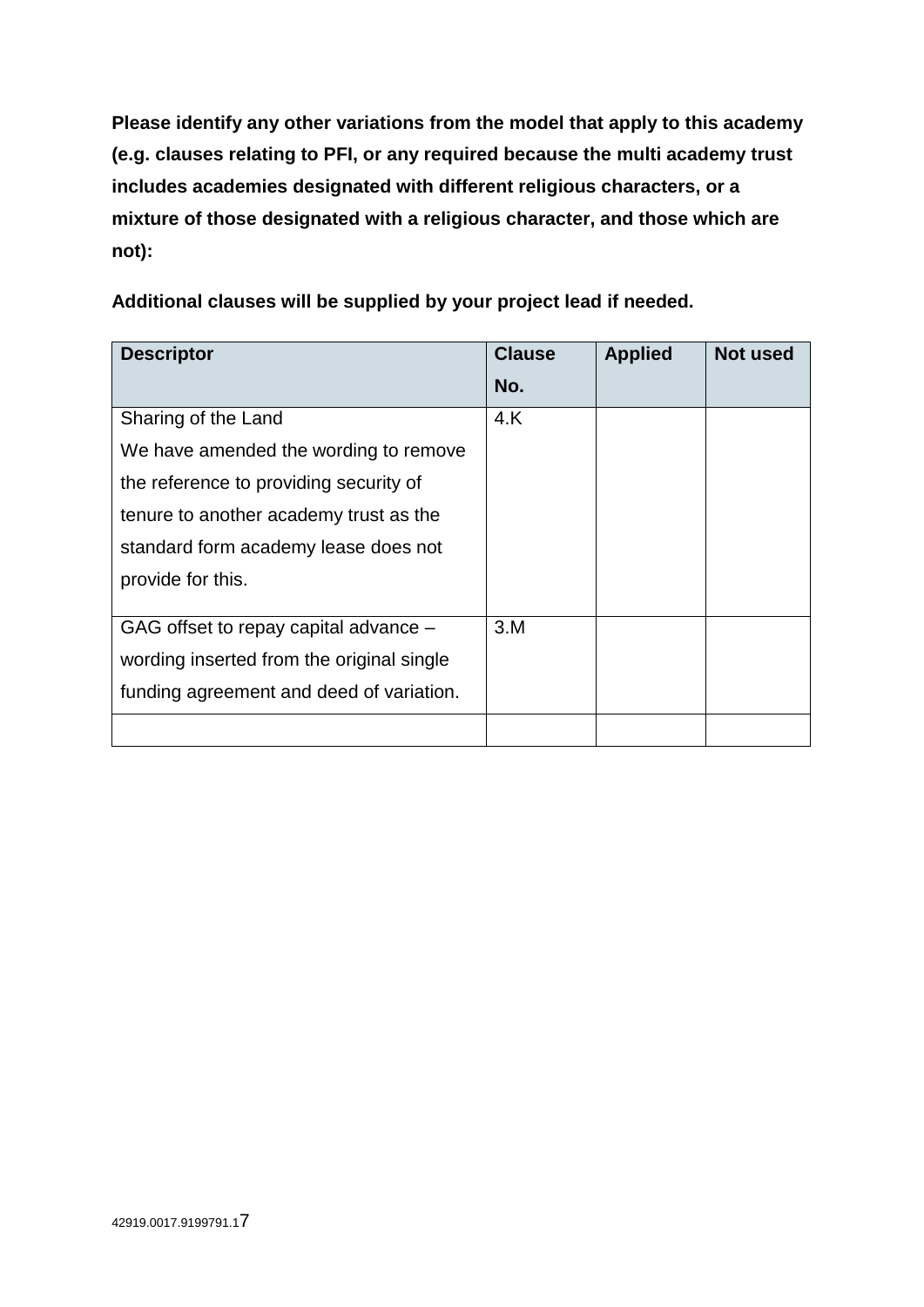# <span id="page-7-0"></span>**1. ESTABLISHING THE ACADEMY**

1.A This Agreement made between the Secretary of State for Education and Emmanuel Schools Foundation is supplemental to the master funding agreement made between the same parties and dated 16 February 2017 (the "**Master Agreement**").

#### <span id="page-7-1"></span>**Definitions and interpretation**

- 1.B Except as expressly provided in this Agreement words and expressions defined in the Master Agreement will have those same meanings in this Agreement.
- 1.C The following capitalised words and expressions will have the following meanings:

"The **Academy**" means the Bede Academy.

**"Coasting"** has the meaning given by regulations under subsection (3) of section 60B of the Education and Inspections Act 2006 in relation to a school to which that section applies.

"**SEN**" means Special Educational Needs and the expressions "**special educational needs**" and "**special educational provision**" have the meaning set out in sections 20(1) and 21(2) of the Children and Families Act 2014.

"**Termination Notice**" means a notice sent by the Secretary of State to the Academy Trust, terminating this Agreement on the date specified in the notice.

"**Termination Warning Notice**" means a notice sent by the Secretary of State to the Academy Trust, stating his intention to terminate this Agreement.

- 1.D The Interpretation Act 1978 applies to this Agreement as it applies to an Act of Parliament.
- 1.E Reference in this Agreement to clauses and annexes will, unless otherwise stated, be to clauses and annexes to this Agreement.

# <span id="page-7-2"></span>**The Academy**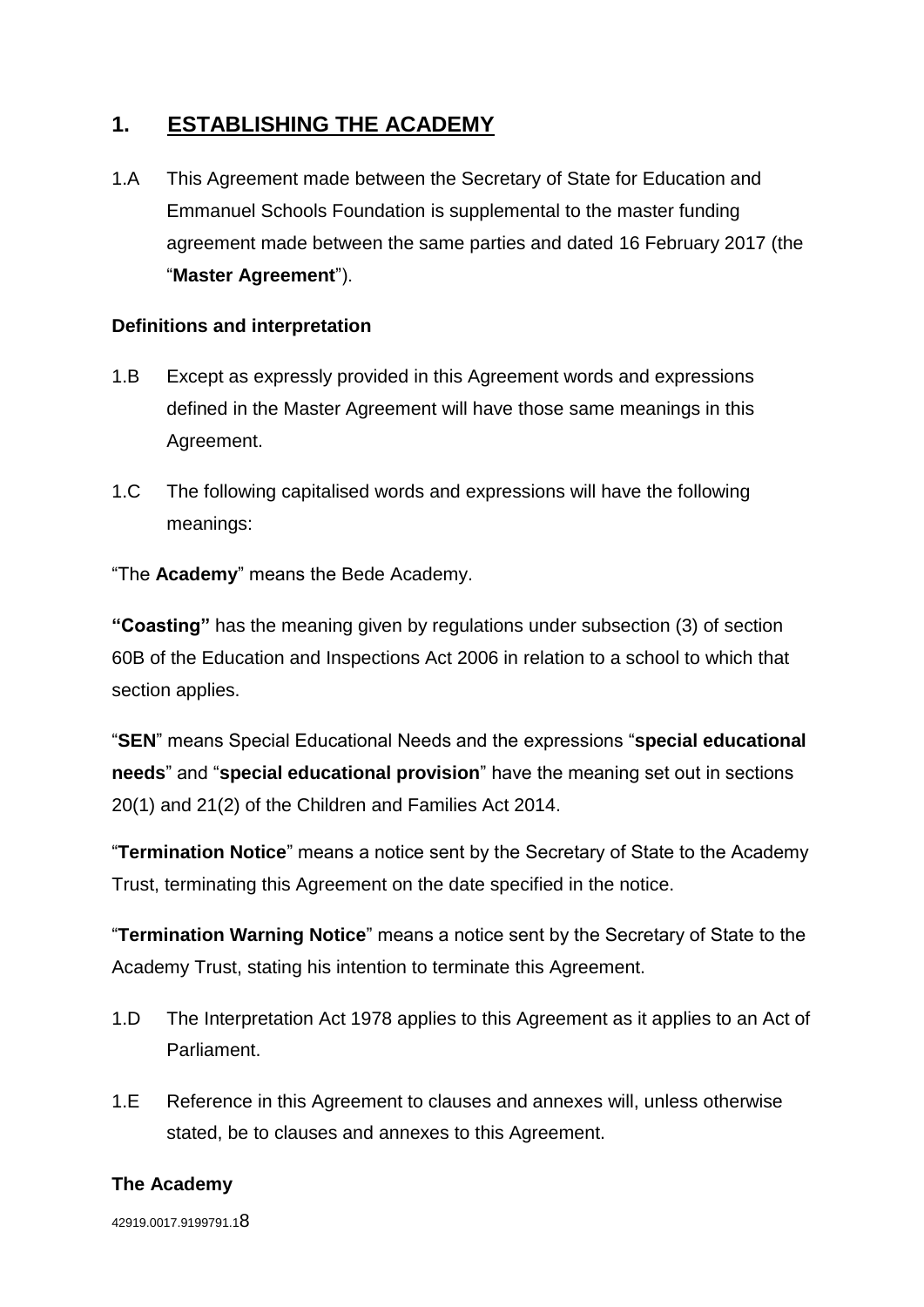- 1.F The Academy is a Mainstream Academy as defined in clause 1.4 of the Master Agreement.
- 1.G The Academy Trust will establish and maintain the Academy in accordance with the Master Agreement and this Agreement.
- 1.H The Academy opened on 1 September 2009.
- 1.I Not used.

# <span id="page-8-0"></span>**2. RUNNING OF THE ACADEMY**

#### <span id="page-8-1"></span>**Teachers and staff**

- 2.A Subject to clause 2.A.2 and 7.A of this Agreement and section 67 of the Children and Families Act 2014, the Academy Trust may, in accordance with any relevant Guidance, employ anyone it believes is suitably qualified or is otherwise eligible to plan and prepare lessons and courses for pupils, teach pupils, and assess and report on pupils' development, progress and attainment.
- 2.A.1 Not used.
- 2.A.2 The Academy Trust must designate a staff member at the Academy as responsible for promoting the educational achievement of registered pupils at the Academy who are being looked after by an LA, or are no longer looked after by an LA because of an adoption, special guardianship or child arrangements order, or because they have been adopted from 'state care' outside England and Wales, and in doing so must comply with the law, regulations and guidance that apply to maintained schools. The Academy Trust must ensure the designated person undertakes appropriate training and has regard to any guidance issued by the Secretary of State.

#### <span id="page-8-2"></span>**Pupils**

2.B The planned capacity of the Academy is 1780 in the age range 3-18, including a sixth form of 250 places. The Academy will be an all ability inclusive school.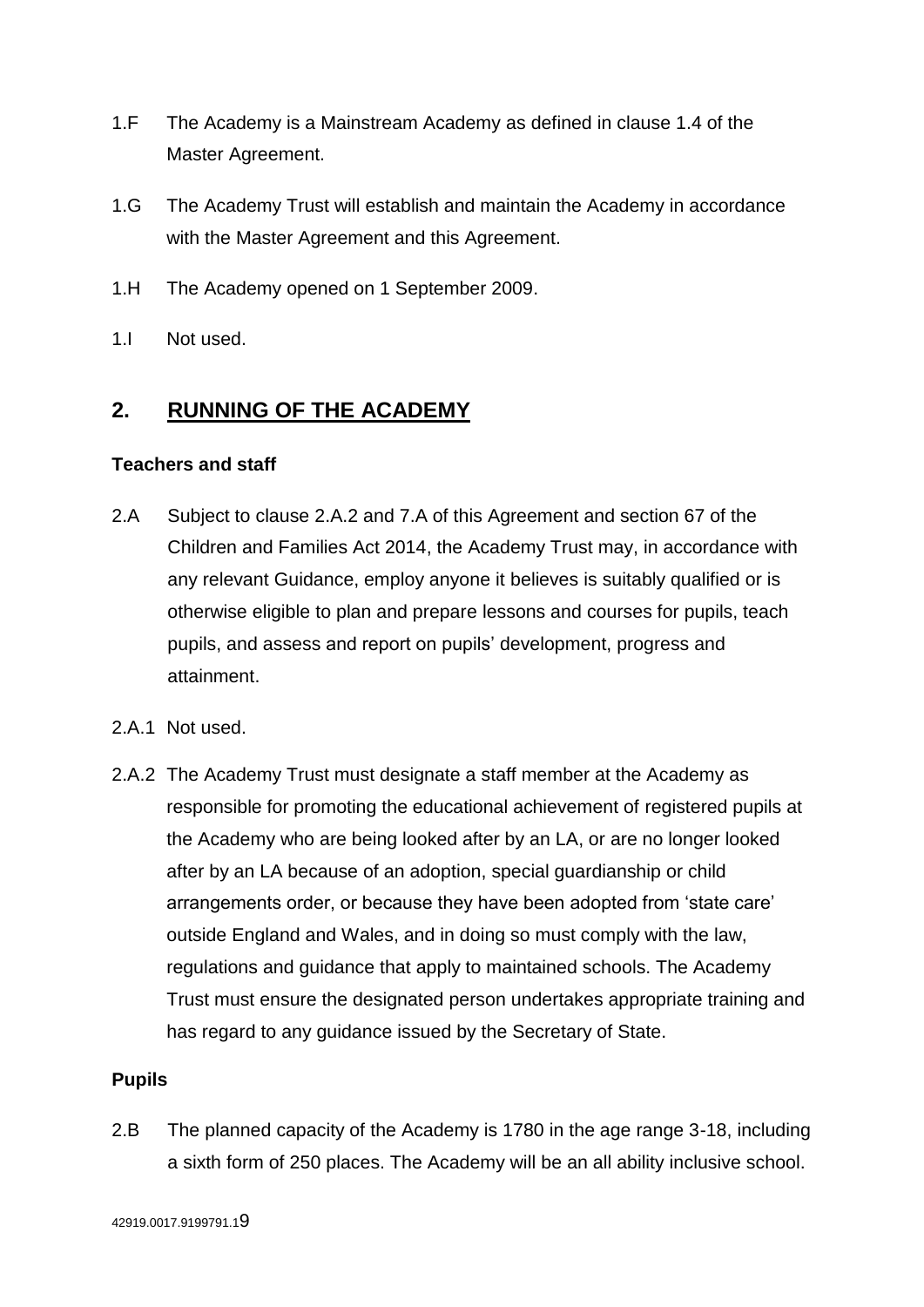#### <span id="page-9-0"></span>**SEN unit**

- 2.C Not used.
- 2.D Not used.

#### <span id="page-9-1"></span>**Charging**

2.E Not used.

#### <span id="page-9-2"></span>**Admissions**

- 2.F Subject to clauses 2.K– 2.L the Academy Trust will act in accordance with, and will ensure that its Independent Appeal Panel is trained to act in accordance with, the School Admissions Code and School Admission Appeals Code published by the DfE (the "Codes") and all relevant admissions law as they apply to foundation and voluntary aided schools, and with equalities law. Reference in the Codes or legislation to "admission authorities" will be deemed to be references to the Academy Trust.
- 2.G Not used.
- 2.H The Academy Trust must participate in the local Fair Access Protocol. The Academy Trust must participate in the coordinated admission arrangements operated by the LA in whose area the Academy is situated. If the Academy is a free school, the Academy Trust is not required to participate in coordination for its first intake of pupils.
- 2.I [Not used]
- 2.J [Not used]
- 2.K [Not used]
- 2.L The Secretary of State may:
	- a) direct the Academy Trust to admit a named pupil to the Academy:
		- i. following an application from an LA including complying with a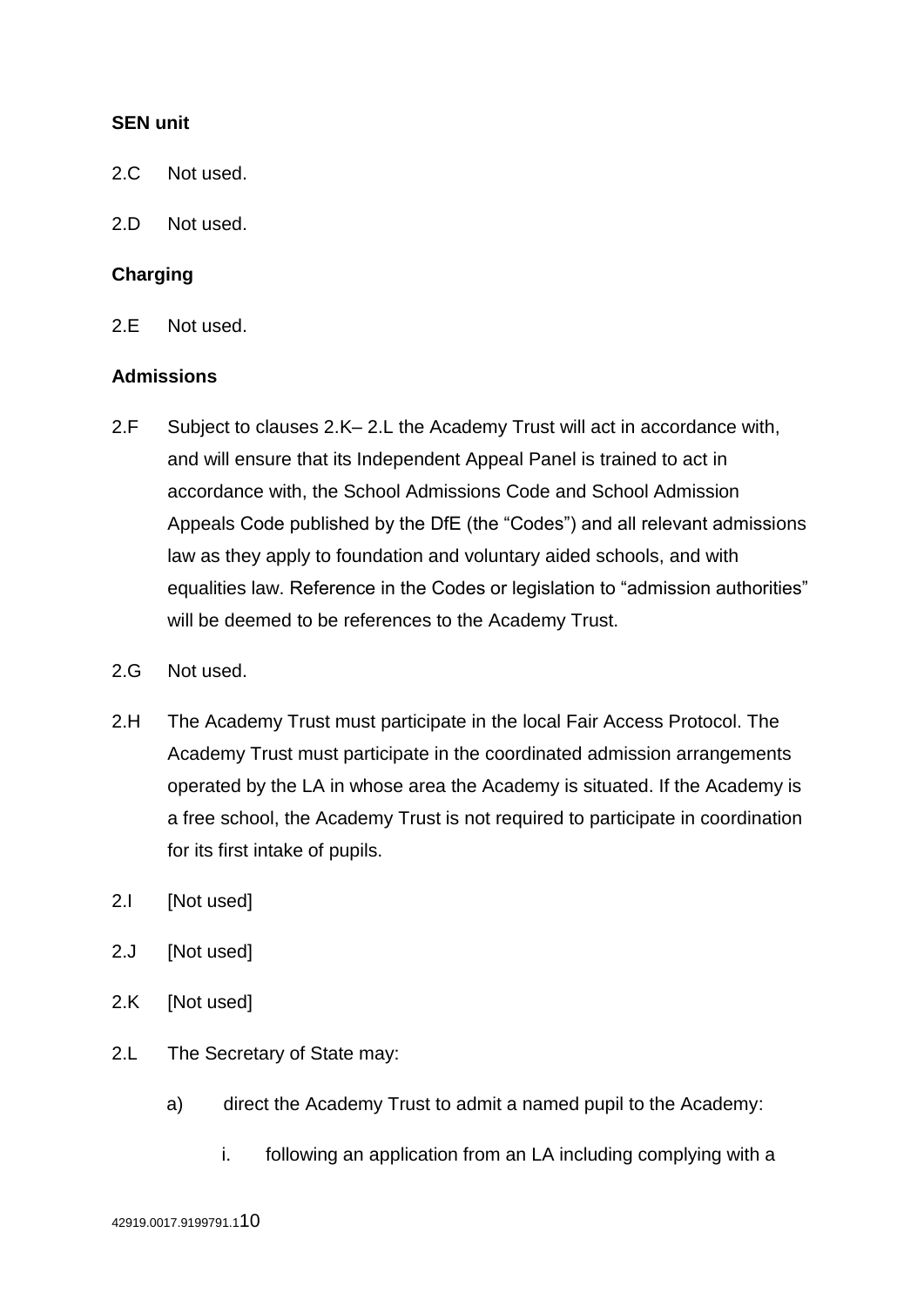school attendance order as defined in section 437 of the Education Act 1996. Before doing so the Secretary of State will consult the Academy Trust; or

- ii. where in relation to a specific child or children the Academy Trust has failed to act in accordance with the Codes or this Agreement or has otherwise acted unlawfully; or
- b) direct the Academy Trust to amend its admission arrangements where they do not comply with the Codes or this Agreement, or are otherwise unlawful.
- 2.M The Academy is an Academy designated with a Christian religious character.
- 2.N Not used.
- 2.O Not used.
- 2.P The Academy Trust must make arrangements to ensure an independent appeals panel is established for the Academy and its clerk and members are trained to act in accordance with the Codes. The Academy Trust must ensure that parents and 'relevant children' (as described in the Codes) are informed of their right to appeal to an Independent Appeal Panel if they are dissatisfied with an admission decision of the Academy Trust. The arrangements for appeals must comply with the Codes as they apply to foundation and voluntary aided schools. The determination of the appeal panel is binding on all parties.
- 2.Q Subject to clause 2.R, the meaning of "**relevant area**" for the purposes of consultation requirements in relation to admission arrangements is that determined by the relevant LA for maintained schools in the area in accordance with the Education (Relevant Areas for Consultation on Admission Arrangements) Regulations 1999.
- 2.R If the Academy does not consider the relevant area determined by the LA for the maintained schools in the area to be appropriate, it must apply to the Secretary of State by 1 August before the academic year in question for a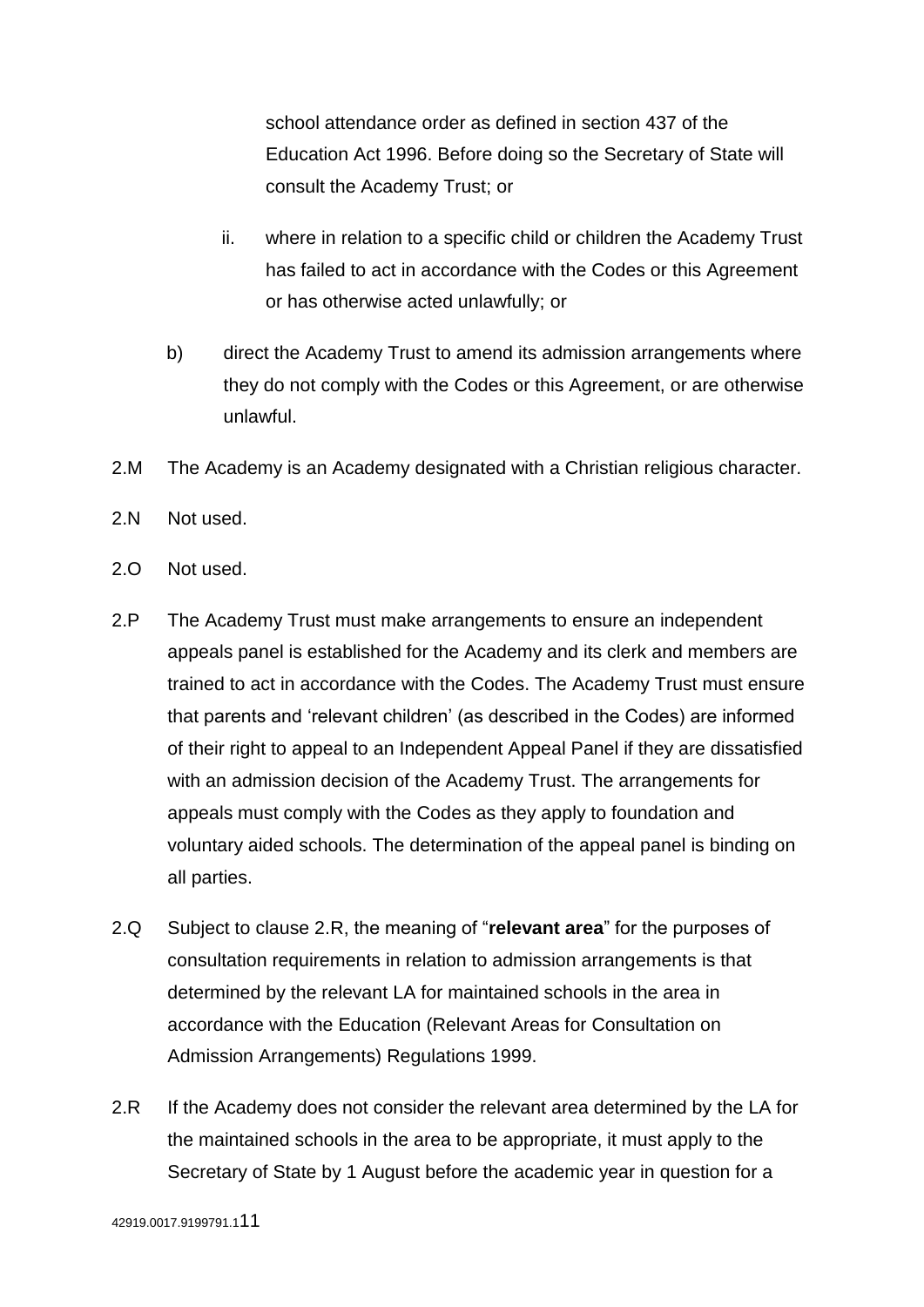determination of the appropriate relevant area for the Academy, setting out the reasons for this view. The Secretary of State will consult the Academy Trust and the LA in whose area the Academy is situated in reaching a decision.

- 2.S The Office of the Schools Adjudicator ("OSA") will consider objections to the Academy's admission arrangements (except objections against any agreed derogations from the provisions of the Codes specified in this funding agreement, over which it has no jurisdiction). The Academy Trust must therefore make it clear, when determining the Academy's admission arrangements, that objections should be submitted to the OSA. The OSA's determination of an objection is binding on the Academy and the Academy Trust must make appropriate changes to its admission arrangements to give effect to the Adjudicator's decision within two months of the decision (or by 28 February following the decision, whichever is sooner), unless an alternative timescale is specified by the Adjudicator.
- 2.T Not used.

# <span id="page-11-0"></span>**Curriculum**

- 2.U The Academy Trust must provide for the teaching of religious education and a daily act of collective worship at the Academy.
- 2.V The Academy Trust must comply with section 71(1)-(6) and (8) of the School Standards and Framework Act 1998 as if the Academy were a community, foundation or voluntary school, and as if references to "religious education" and "religious worship" in that section were references to the religious education and religious worship provided by the Academy in accordance with clause 2.W*.*
- 2.W Subject to clause 2.V, **where the academy is designated with a religious character** (in accordance with section 124B of the School Standards and Framework Act 1998 or further to section 6(8) of the Academies Act 2010):
	- a) provision must be made for religious education to be given to all pupils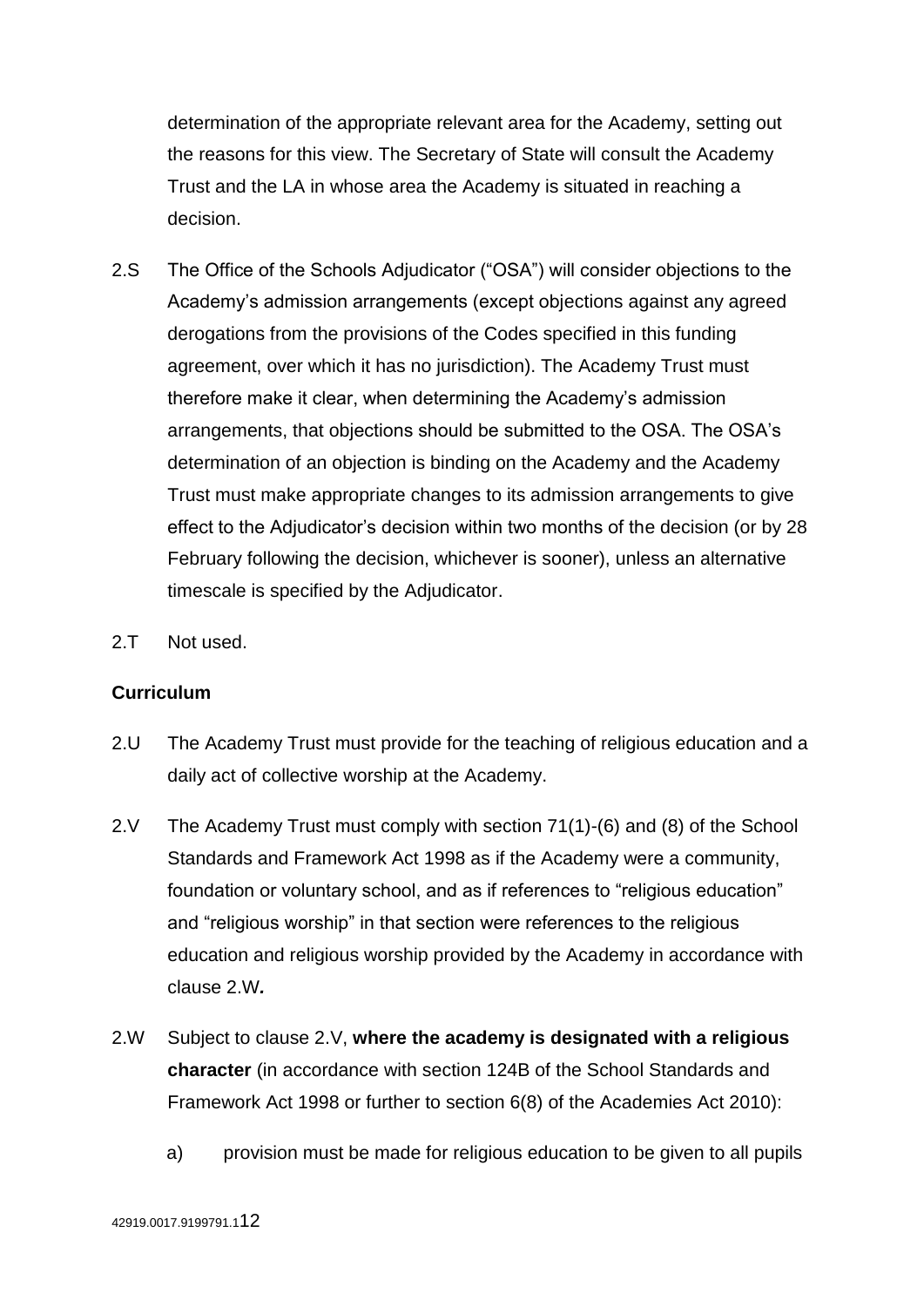at the Academy in accordance with the tenets of the Academy's specified religion or religious denomination. This is subject to paragraph 4 of Schedule 19 to the School Standards and Framework Act 1998, which applies as if the Academy were a voluntary aided school with a religious character;

- b) the Academy Trust must comply with section 70(1) of, and Schedule 20 to, the School Standards and Framework Act 1998 as if the Academy were a foundation school with a religious character or a voluntary school, and as if references to "the required collective worship" were references to collective worship in accordance with the tenets and practices of the Academy's specified religion or religious denomination;
- c) the Academy Trust must ensure that the quality of religious education given to pupils at the Academy and the contents of the Academy's collective worship given in accordance with the tenets and practices of its specific religion or religious denomination are inspected. The inspection must be conducted by a person chosen by the Academy Trust, and the Academy Trust must ensure that the inspection complies with the statutory provisions and regulations which would apply if the Academy were a foundation or voluntary school designated as having a religious character.
- 2.X Not used.
- 2.Y Not used.
- 2.Z The Academy Trust must have regard to any Guidance, further to section 403 of the Education Act 1996, on sex and relationship education to ensure that children at the Academy are protected from inappropriate teaching materials and that they learn the nature of marriage and its importance for family life and for bringing up children. The Academy Trust must also have regard to the requirements in section 405 of the Education Act 1996, as if the Academy were a maintained school.
- 2.AA The Academy Trust must prevent political indoctrination, and secure the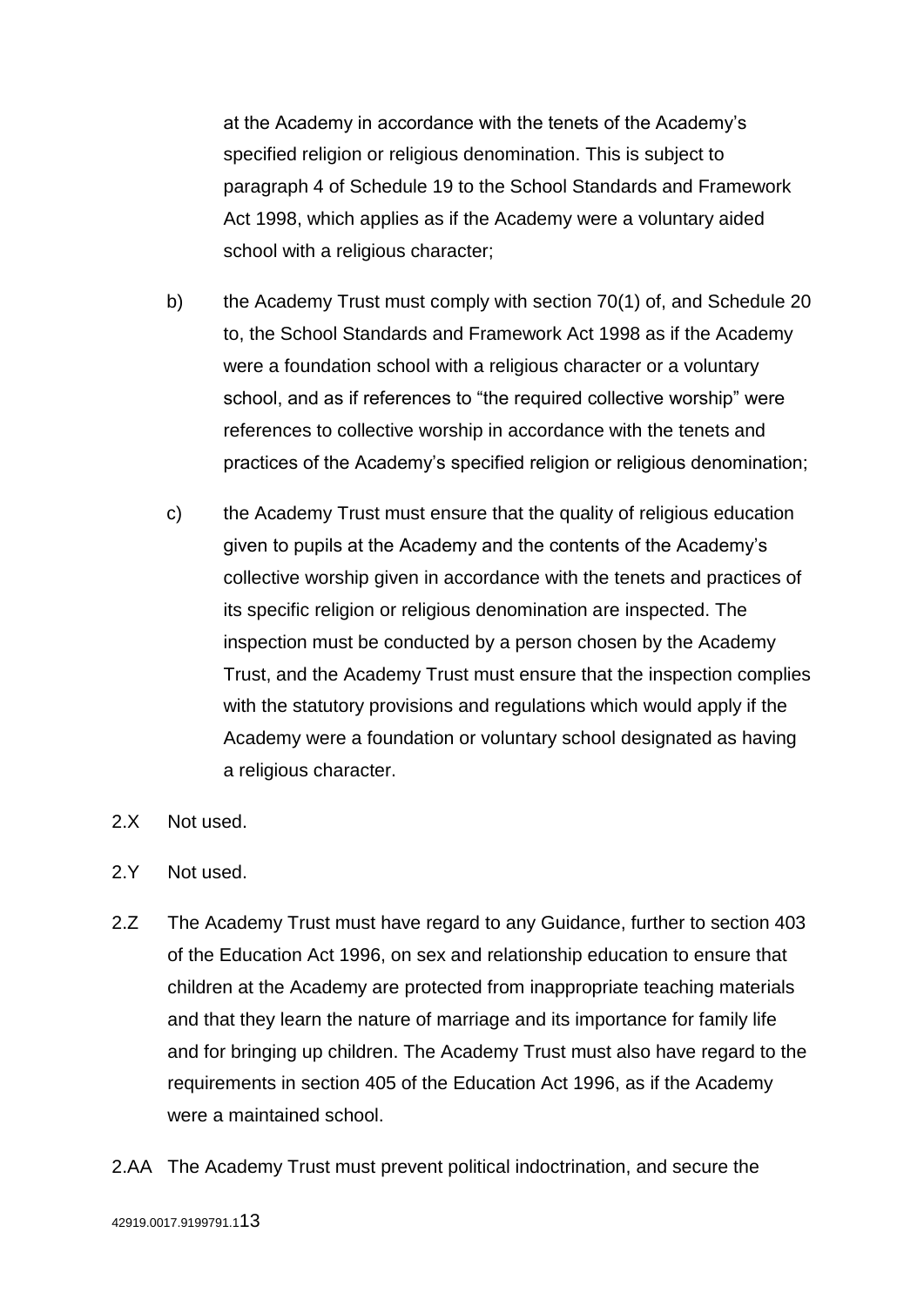balanced treatment of political issues, in line with the requirements for maintained schools set out in the Education Act 1996, and have regard to any Guidance.

# <span id="page-13-0"></span>3. **GRANT FUNDING**

#### <span id="page-13-1"></span>**Calculation of GAG**

- 3A-3D. Not used.
- 3.E The Secretary of State will calculate GAG based on the pupil count at the Academy. In order to calculate GAG for the Academy Financial Year in which the Academy opens, the pupil count will be determined on the same basis as that used by the relevant LA for determining the budget of the maintained Predecessor School.
- 3.F For Academy Financial Years after that referred to in clause 3.E, the basis of the pupil count for determining GAG will be:
	- a) for pupils in Year 11 and below, the Schools Census which is used to fund maintained schools for the financial year overlapping with the Academy Financial Year in question; and
	- b) for pupils in Year 12 and above, the formula which is in use at the time for maintained schools.
- 3.G The Secretary of State may, at his discretion, adjust the basis of the pupil count to take account of any diseconomies of scale which may affect the Academy if it is operating below the planned capacity in clause 2.B. If such an adjustment is made in any Academy Financial Year, this will not change the basis of the pupil count for calculating the following Academy Financial Year's GAG. If the Secretary of State has indicated that additional grant may be payable in such circumstances, the Academy Trust will bid for this additional grant based on need and providing appropriate supporting evidence. The Secretary of State may accept or refuse the bid at his discretion.
- 3.H Not used.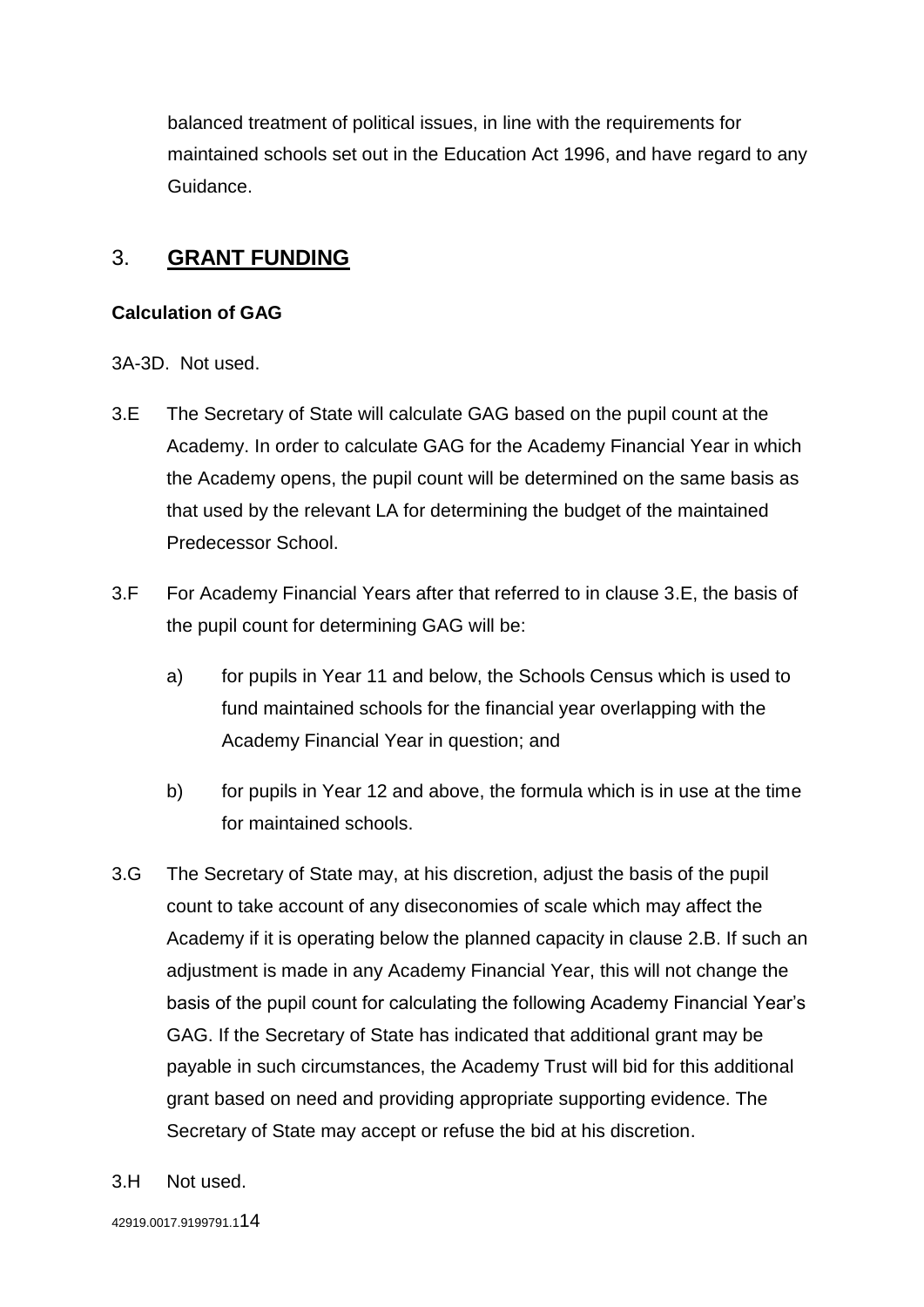3.I The Secretary of State recognises that if a Termination Notice or a Termination Warning Notice is served, or the Master Agreement is otherwise terminated, the intake of new pupils during the notice period may decline and therefore payments based on the number of pupils attending the Academy may be insufficient to meet the Academy's needs. In these circumstances the Secretary of State may pay a larger GAG in the notice period, to enable the Academy to operate effectively.

#### <span id="page-14-0"></span>**Other relevant funding**

- 3.J The Academy Trust may apply to the Secretary of State for financial assistance in relation to proposed redundancies at the Academy. In response to such an application, the Secretary of State may at his discretion agree to meet a proportion of the Academy Trust's costs arising from the inclusion of academies in the schedules to the Redundancy Payments (Continuity of Employment in Local Government) (Modification) Order 1999. The Secretary of State may agree to meet the costs of an employee's prior eligible service, being service before the Academy opened, but the Academy Trust must meet the costs of service after the Academy opened. The Secretary of State's financial assistance in this respect will only be available in the first two years after the Academy opens.
- 3.K The Secretary of State may pay the Academy Trust's costs in connection with the transfer of employees from a Predecessor School under the Transfer of Undertakings (Protection of Employment) Regulations 2006. Such payment will be agreed on a case-by-case basis. The Academy Trust must not budget for such a payment unless the Secretary of State confirms in writing that it will be paid.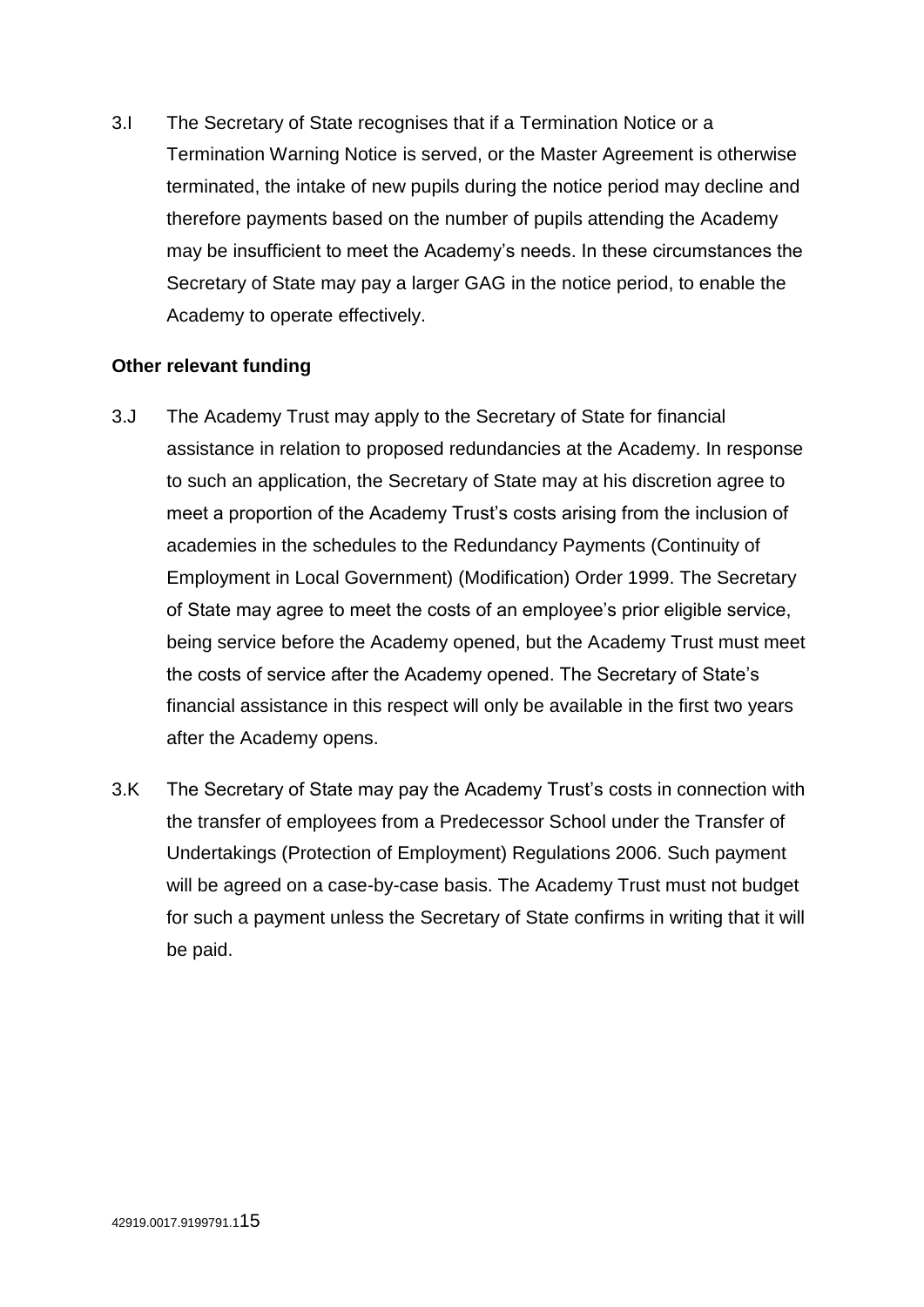# **Carrying forward of funds**

3.L Any additional grant made in accordance with clause 3.I, for a period after the Secretary of State has served a Termination Notice or a Termination Warning Notice under this Agreement, or otherwise terminates the Master Agreement, may be carried forward without limitation or deduction until the circumstances set out in clause 3.I cease to apply or the Academy closes.

# **Capital Funding Advance**

3.M (a) The Secretary of State and the Academy Trust originally agreed that the amount of capital expenditure necessary to provide for the refurbishment and capital development of the Academy was approximately £30,469,446 ("the Total Project Cost"), which sum did not include abnormals which were to be determined at a later date.

(b) The Secretary of State and the Academy Trust agreed that the Academy Trust would bear £1,500,000 of the Total Project Cost.

(c) In recognition of the fact that the Academy Trust would not have been able to pay its full contribution during the period when the capital costs were incurred, the Secretary of State paid an additional £1,500,000 to the Academy Trust, such amount to be offset by a subsequent reduction in GAG paid by the Secretary of State to the Academy Trust.

(d) The amount which will be offset by a reduction in GAG paid by the Secretary of State to the Academy Trust will be £60,000 in each of 2014, 2015, 2016, 2017, 2018, 2019, 2020 and £10,000 in 2021.

# <span id="page-15-0"></span>4. **LAND**

"**Land**" means the land at: (i) Bede Academy, Shearwater Way, Blyth, NE24 3PX, being the land registered with title numbers ND162928 and ND162921 and (ii) Bede Academy, Plessey Road, Blyth, NE24 3NL, being the land registered with title number ND165611 and in each case demised by the Lease.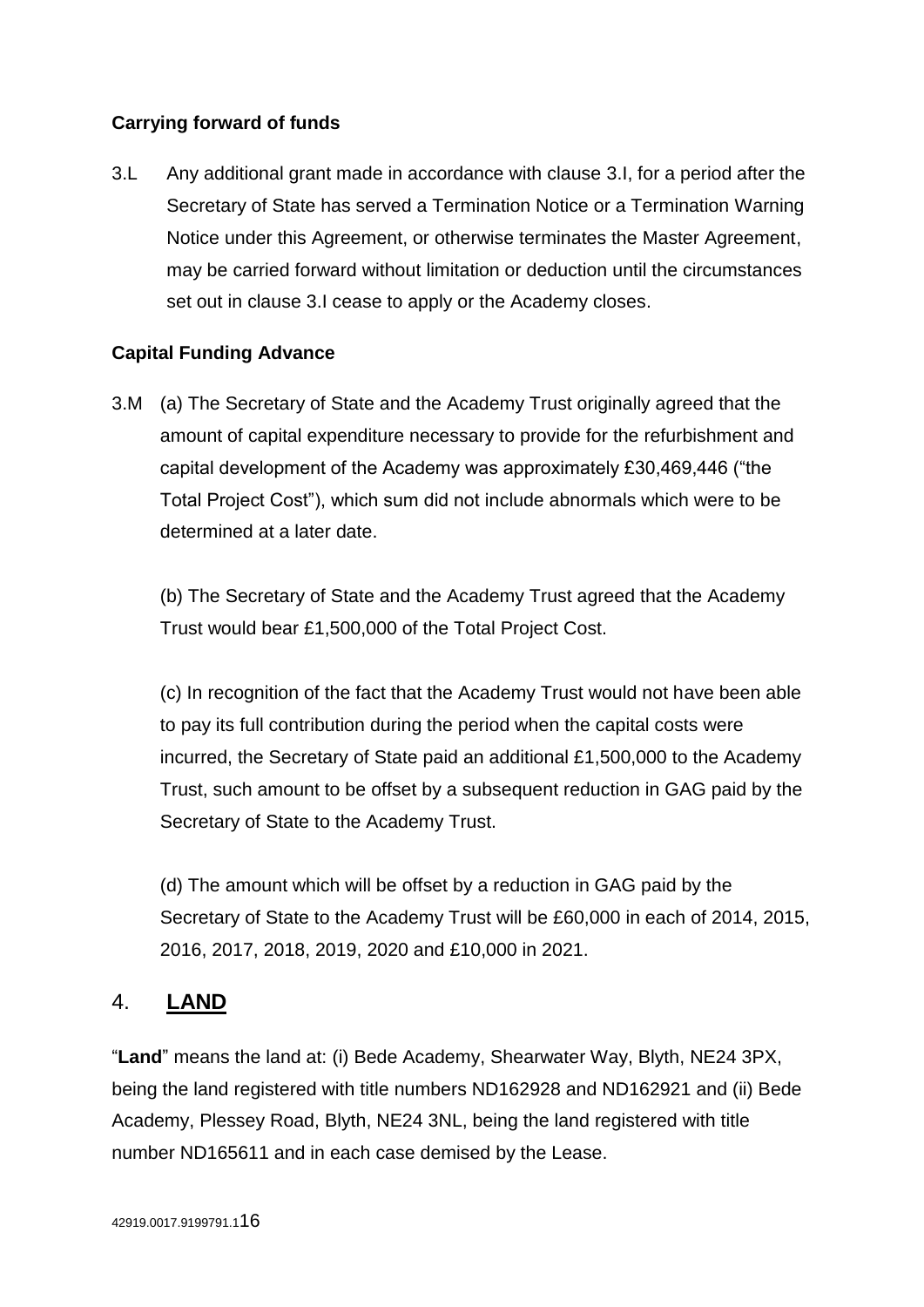"**Lease**" means the lease or other occupational agreement between the Academy Trust and a third party (the "**Landlord**") under which the Academy Trust derives title to the Land.

"**Property Notice**" means any order, notice, proposal, demand or other requirement issued by any competent authority (including the Landlord) which materially affects the Academy Trust's ability to use the Land for the purposes of the Academy.

#### **Restrictions on Land transfer**

4.A The Academy Trust must:

a) within 28 days of the signing of this Agreement in circumstances where the Land is transferred to the Academy Trust prior to the date of this Agreement, or otherwise within 28 days of the transfer of the Land to the Academy Trust, apply to the Land Registry using Form RX1 for the following restriction (the "Restriction") to be entered in the proprietorship register for the Land:

*No disposition of the registered estate by the proprietor of the registered estate is to be registered without a written consent signed by the Secretary of State for Education, of Sanctuary Buildings, Great Smith Street, London SW1P 3BT;*

- b) take any further steps reasonably required to ensure that the Restriction is entered on the proprietorship register;
- c) promptly confirm to the Secretary of State when the Restriction has been registered;
- d) if it has not registered the Restriction, permit the Secretary of State to do so in its place; and
- e) not, without the Secretary of State's consent, apply to disapply, modify, cancel or remove the Restriction, whether by itself, a holding company, a subsidiary company, or a receiver, administrator or liquidator acting in the name of the Academy Trust.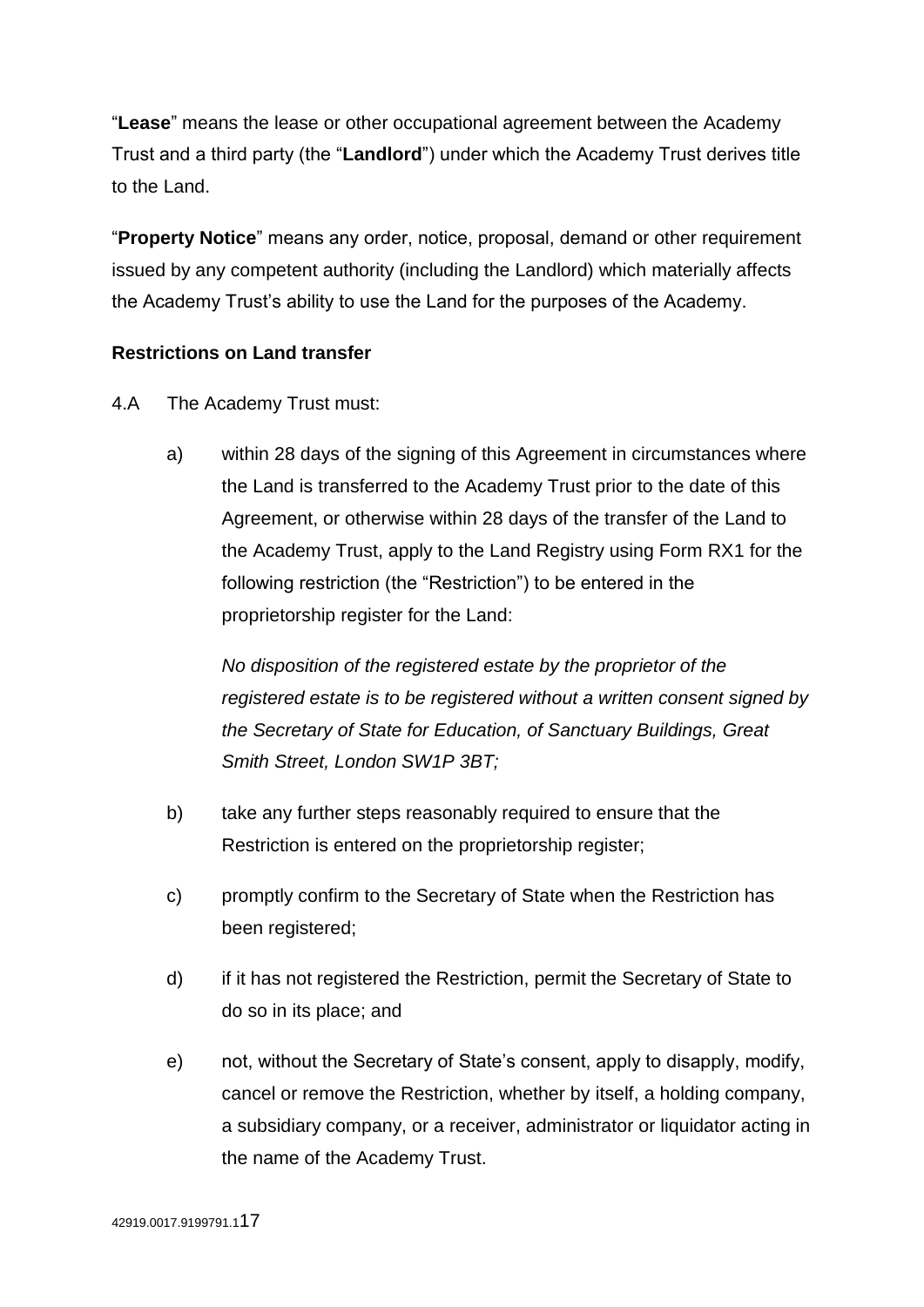#### **Obligations of the Academy Trust**

- 4.B The Academy Trust must keep the Land clean and tidy and make good any damage or deterioration to the Land. The Academy Trust must not do anything to lessen the value or marketability of the Land without the Secretary of State's consent.
- 4.C The Academy Trust must comply with the Lease and promptly enforce its rights against the Landlord.
- 4.D The Academy Trust must not, without the Secretary of State's consent:
	- a) terminate, vary, surrender, renew, dispose of or agree any revised rent under the Lease;
	- b) grant any consent or licence; or
	- c) create or allow any encumbrance; or
	- d) part with or share possession or occupation; or
	- e) enter into any onerous or restrictive obligations,

in respect of all or part of the Land.

#### **Option**

4.E The Academy Trust grants and the Secretary of State accepts an option (the "**Option**") to acquire the Land at nil consideration. The Secretary of State may exercise the Option in writing on termination of this Agreement. If the Option is exercised, completion will take place 28 days after the exercise date in accordance with the Law Society's Standard Conditions of Sale for Commercial Property in force at that date.

# **Option Notice**

- 4.F The Academy Trust:
	- a) must, within 14 days after acquiring the Land or, if later, after signing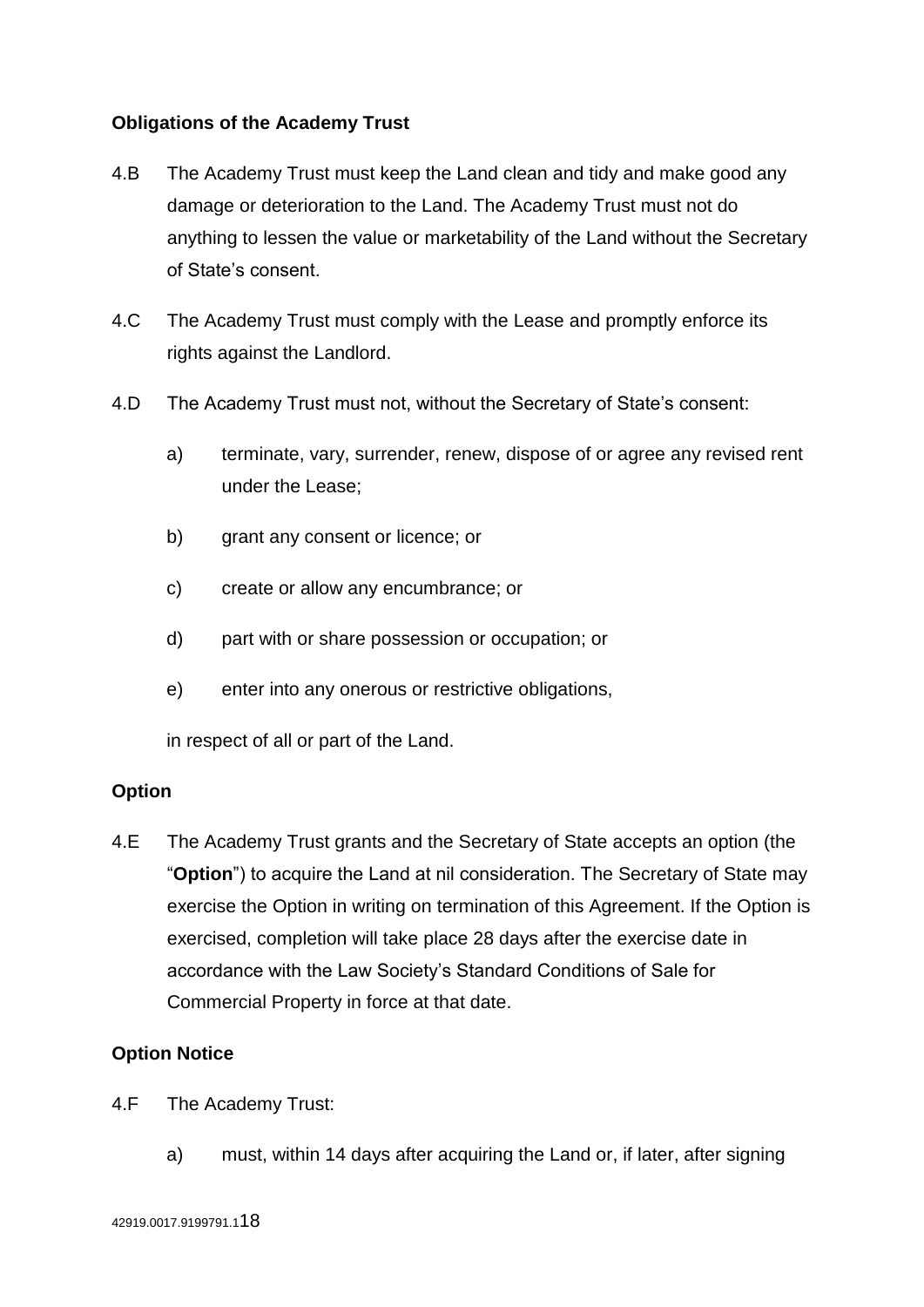this Agreement, apply to the Land Registry on Form AN1 (including a copy of this Agreement) for a notice of the Option (the "**Option Notice**") to be entered in the register, taking any further steps required to have the Option Notice registered and promptly confirming to the Secretary of State when this has been done;

- b) if it has not registered the Option Notice, agrees that the Secretary of State may apply to register it using Form UN1;
- c) must not, without the Secretary of State's consent, apply to disapply, modify or remove the Option Notice, whether by itself, a holding company, a subsidiary company, or a receiver, administrator or liquidator acting in the name of the Academy Trust, and
- d) must, in the case of previously unregistered land, within 14 days after acquiring the Land or, if later, after signing this Agreement, apply to register a Class C(iv) land charge in the Land Charges Registry, and send the Secretary of State a copy of the relevant entry within 7 days after the registration has been completed. If the Secretary of State considers that the Academy Trust has not complied with this clause, he may apply to secure the registration.

# **Property Notices**

- 4.G If the Academy Trust receives a Property Notice, it must:
	- a) send a copy of it to the Secretary of State within 14 days, stating how the Academy Trust intends to respond to it;
	- b) promptly give the Secretary of State all the information he asks for about it;
	- c) allow the Secretary of State to take all necessary action, with or instead of the Academy Trust, to comply with it, and
	- d) use its best endeavours to help the Secretary of State in connection with it.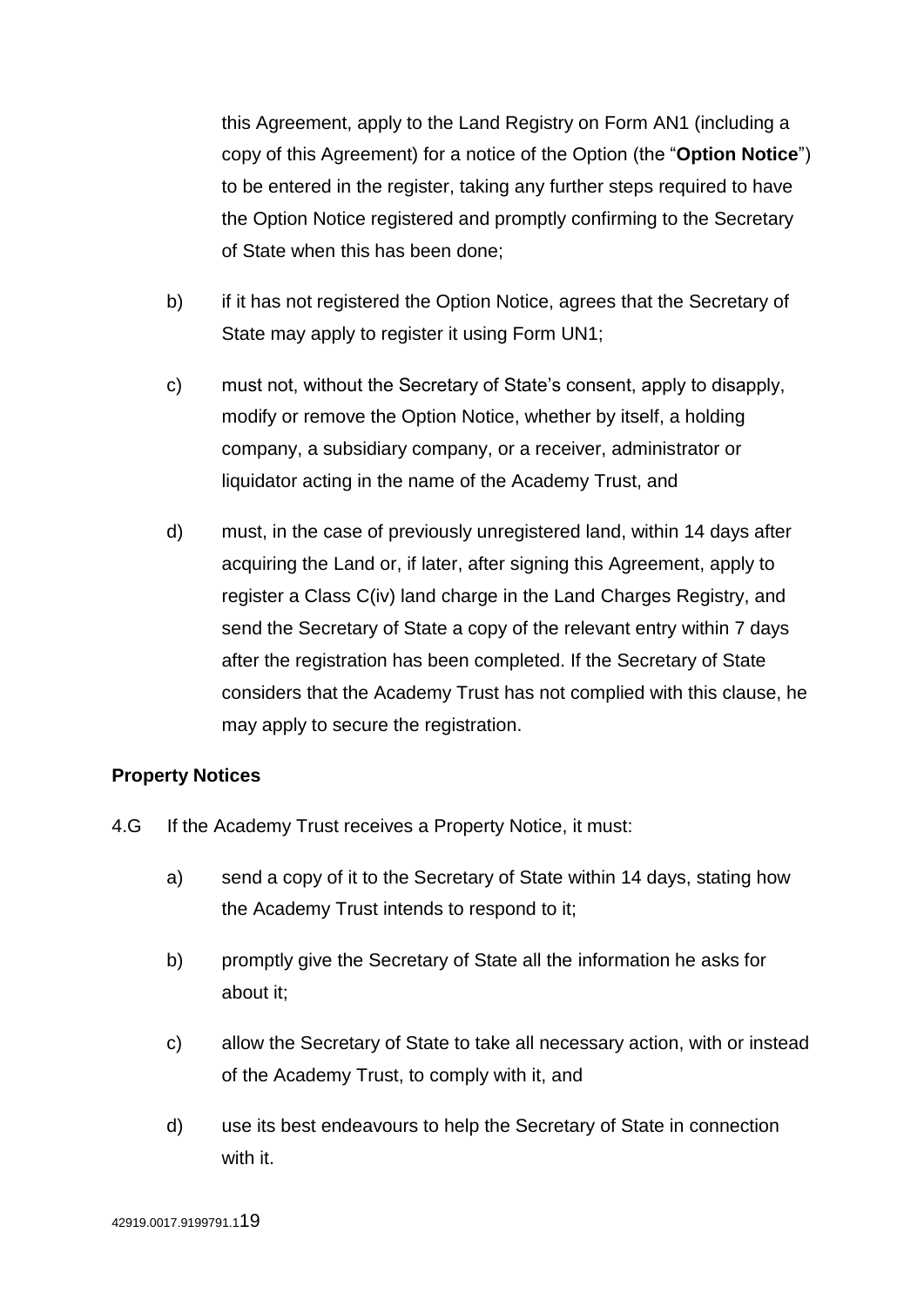# **Breach of Lease**

- 4.H If the Academy Trust is, or if it is reasonably foreseeable that it will be, in material breach of the Lease, the Academy Trust must immediately give written notice to the Secretary of State stating what the breach is and what action the Academy Trust has taken or proposes to take to remedy it, including timescales where appropriate.
- 4.I After notifying the Secretary of State under clause 4.H, the Academy Trust must:
	- a) promptly give the Secretary of State all the information he asks for about the breach;
	- b) allow the Secretary of State to take all necessary action, with or instead of the Academy Trust, to remedy or prevent the breach, and
	- c) use its best endeavours to help the Secretary of State to remedy or prevent the breach.

# **Sharing the Land**

- 4.J Where:
	- a) the Secretary of State identifies basic or parental need for additional places in the area in which the Academy is situated; and
	- b) the Secretary of State then considers that not all the Land is needed for the operation of the Academy at planned capacity,

the Secretary of State must consult with the Academy Trust to determine whether part of the Land could be demised or sublet to another Academy Trust, as the Secretary of State considers appropriate, for the purpose of that Academy Trust establishing and maintaining an educational institution on the Land.

4.K To the extent the Academy Trust and the Secretary of State agree to part of the Land being demised or sublet in accordance with clause 4.J, the Academy Trust must use its best endeavours to procure either the approval of the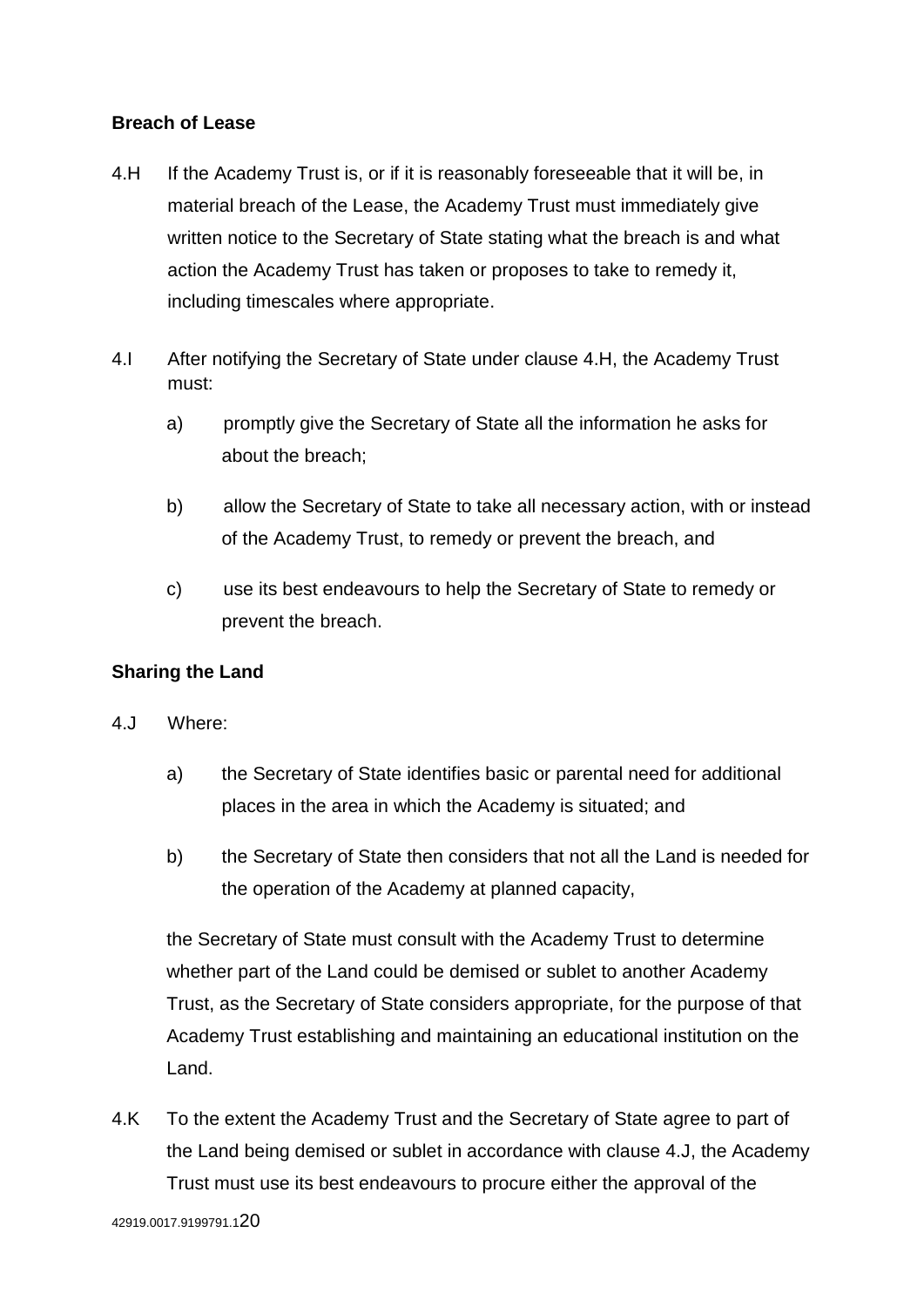Landlord or any necessary amendments to the Lease in order to enable it to share occupation of the Land with the incoming Academy Trust and to provide the incoming Academy Trust with security of tenure over the Land occupied by it, and shall enter into any legal arrangements which the Secretary of State requires for this purpose. The Secretary of State shall meet the necessary and reasonable costs incurred by the Academy Trust in connection with this clause.

- 4.L For the purposes of clause 4.J:
	- a) **a basic need** will arise when the forecast demand for pupil places in the area where the Academy is situated is greater than the existing capacity to provide them;
	- b) a **parental need** will arise when the DfE is actually aware of an additional demand for pupil places in the area where the Academy is situated, following representations from parents in that area; and
	- c) **planned capacity** has the meaning given in clause 2.B.

# <span id="page-20-0"></span>**5. TERMINATION**

#### <span id="page-20-1"></span>**Termination by either party**

5.A Either party may give at least seven Academy Financial Years' notice to terminate this Agreement. Such termination would take effect on 31 August of the relevant year.

# <span id="page-20-2"></span>**Termination Warning Notice**

- 5.B The Secretary of State may serve a Termination Warning Notice where he considers that:
	- a) the Academy Trust has breached the provisions of this Agreement or the Master Agreement; or
	- b) the standards of performance of pupils at the Academy are unacceptably low; or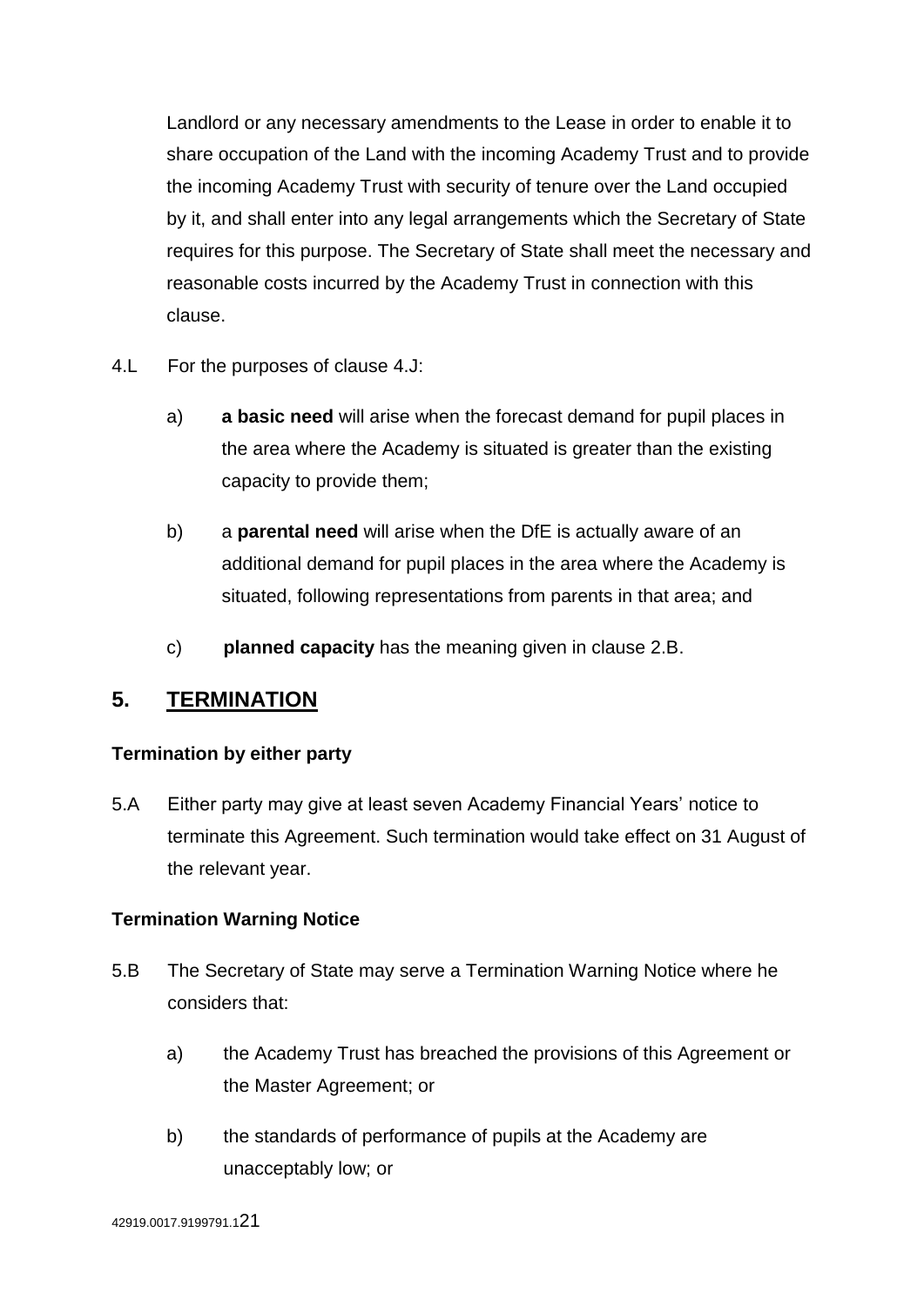- c) there has been a serious breakdown in the way the Academy is managed or governed; or
- d) the safety of pupils or staff is threatened, including due to breakdown of discipline; or
	- e) the Academy is coasting provided he has notified the Academy Trust that it is coasting.
- 5.C A Termination Warning Notice served under clause 5.B will specify:
	- a) the action the Academy Trust must take;
	- b) the date by which the action must be completed; and
	- c) the date by which the Academy Trust must make any representations, or confirm that it agrees to undertake the specified action.
- 5.D The Secretary of State will consider any representations from the Academy Trust which he receives by the date specified in the Termination Warning Notice. The Secretary of State may amend the Termination Warning Notice to specify further action which the Academy Trust must take, and the date by which it must be completed.
- 5.E If the Secretary of State considers that the Academy Trust has not responded to the Termination Warning Notice as specified under clause 5.C(c), or has not completed the action required in the Termination Warning Notice as specified under clauses 5.C(a) and (b) (and any further action specified under clause 5.D) he may serve a Termination Notice.

# <span id="page-21-0"></span>**Termination by the Secretary of State after inspection**

- 5.F If the Chief Inspector gives notice to the Academy Trust that:
	- a) special measures are required to be taken in relation to the Academy; or
	- b) the Academy requires significant improvement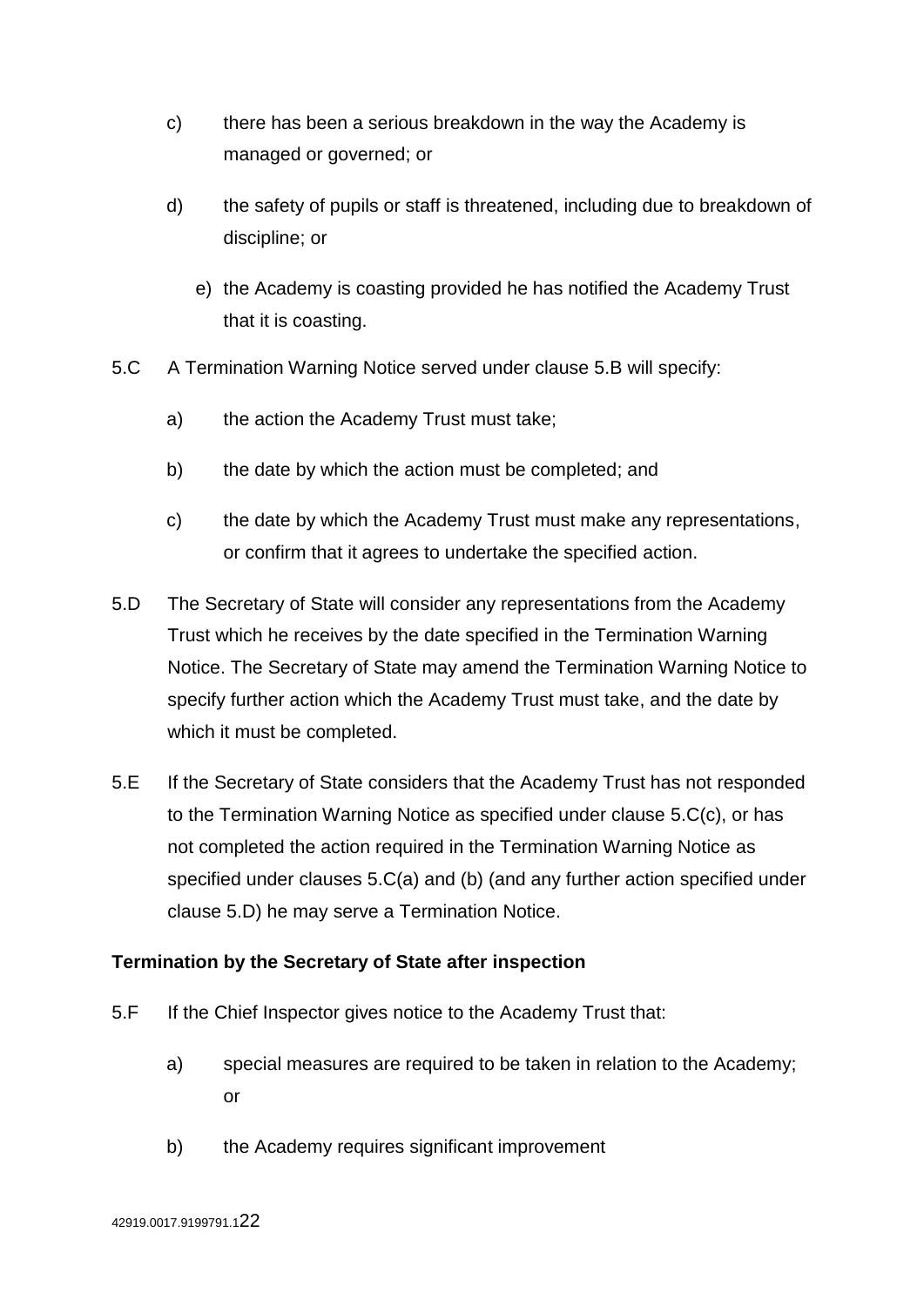the Secretary of State may serve a Termination Warning Notice, specifying the date by which the Academy Trust must make any representations.

- 5.G In deciding whether to give notice of his intention to terminate under clause 5.F, the Secretary of State will have due regard to the overall performance of the Academy Trust.
- 5.G.1 Not used.
- 5.H If the Secretary of State has served a Termination Warning Notice under clause 5.F and:
	- a) has not received any representations from the Academy Trust by the date specified in the notice; or
	- b) having considered the representations made by the Academy Trust remains satisfied that this Agreement should be terminated;

he may serve a Termination Notice.

5.I Not used.

#### <span id="page-22-0"></span>**Termination by the Secretary of State**

- 5.J If the Secretary of State has determined that the Academy will be removed from the Register of Independent Schools and no appeal against that determination is pending, he may serve a Termination Notice.
- 5.K Not used.
- 5.L Not used.
- 5.M Not used.
- 5.N Not used.
- 5.O Not used.

#### <span id="page-22-1"></span>**Funding and admission during notice period**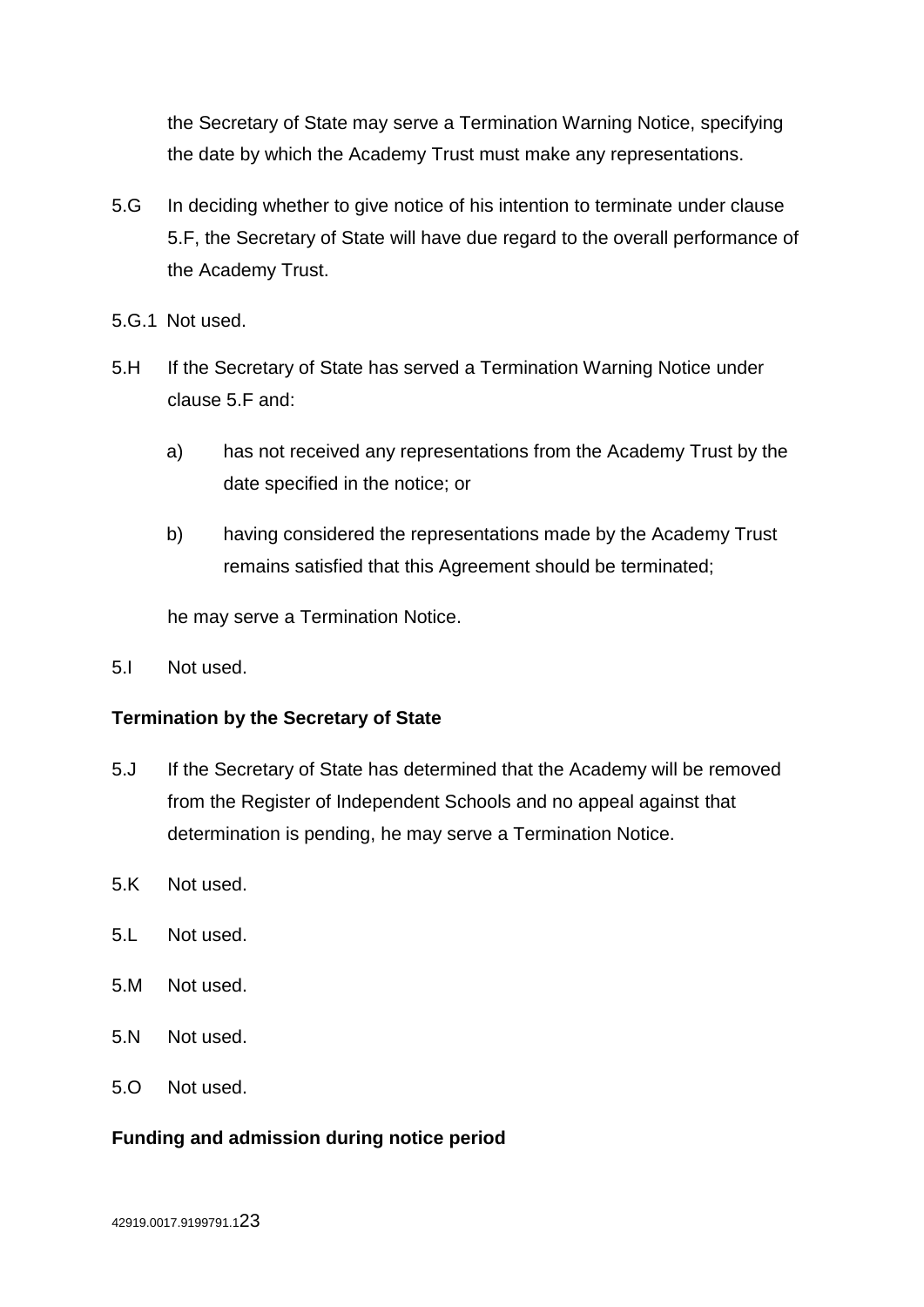- 5.P If the Secretary of State serves a Termination Notice under clause 5.A, the Academy Trust may continue during the notice period to admit pupils to the Academy, and to receive GAG and EAG, in accordance with this Agreement.
- 5.Q If the Secretary of State serves a Termination Warning Notice or a Termination Notice otherwise than under clause 5.A, the Academy Trust may continue during the notice period to admit pupils to the Academy (unless the Secretary of State specifies otherwise), and to receive GAG and EAG, in accordance with this Agreement.

#### <span id="page-23-0"></span>**Notice of intention to terminate by Academy Trust**

- 5.R The Secretary of State will, before the start of each Academy Financial Year, provide the Academy Trust with a final funding allocation indicating the level of GAG and EAG to be provided in the next Academy Financial Year (the **"Funding Allocation").**
- 5.S If the Academy Trust is of the opinion that, after receipt of the Funding Allocation for the next Academy Financial Year (the "**Critical Year**") and after taking into account all other resources likely to be available to the Academy, including other funds that are likely to be available to the Academy from other academies operated by the Academy Trust ("**All Other Resources**"), it is likely that the cost of running the Academy during the Critical Year would cause the Academy Trust to become insolvent (and for this reason only) then the Academy Trust may give written notice of its intention to terminate this Agreement on 31 August before the Critical Year.
- 5.T Any notice given by the Academy Trust under clause 5.S must be provided to the Secretary of State within six weeks of the Secretary of State issuing the Funding Allocation. The notice given by the Academy Trust under clause 5.S must specify:
	- a) the grounds upon which the Academy Trust's opinion is based, including:
		- i. evidence of those grounds;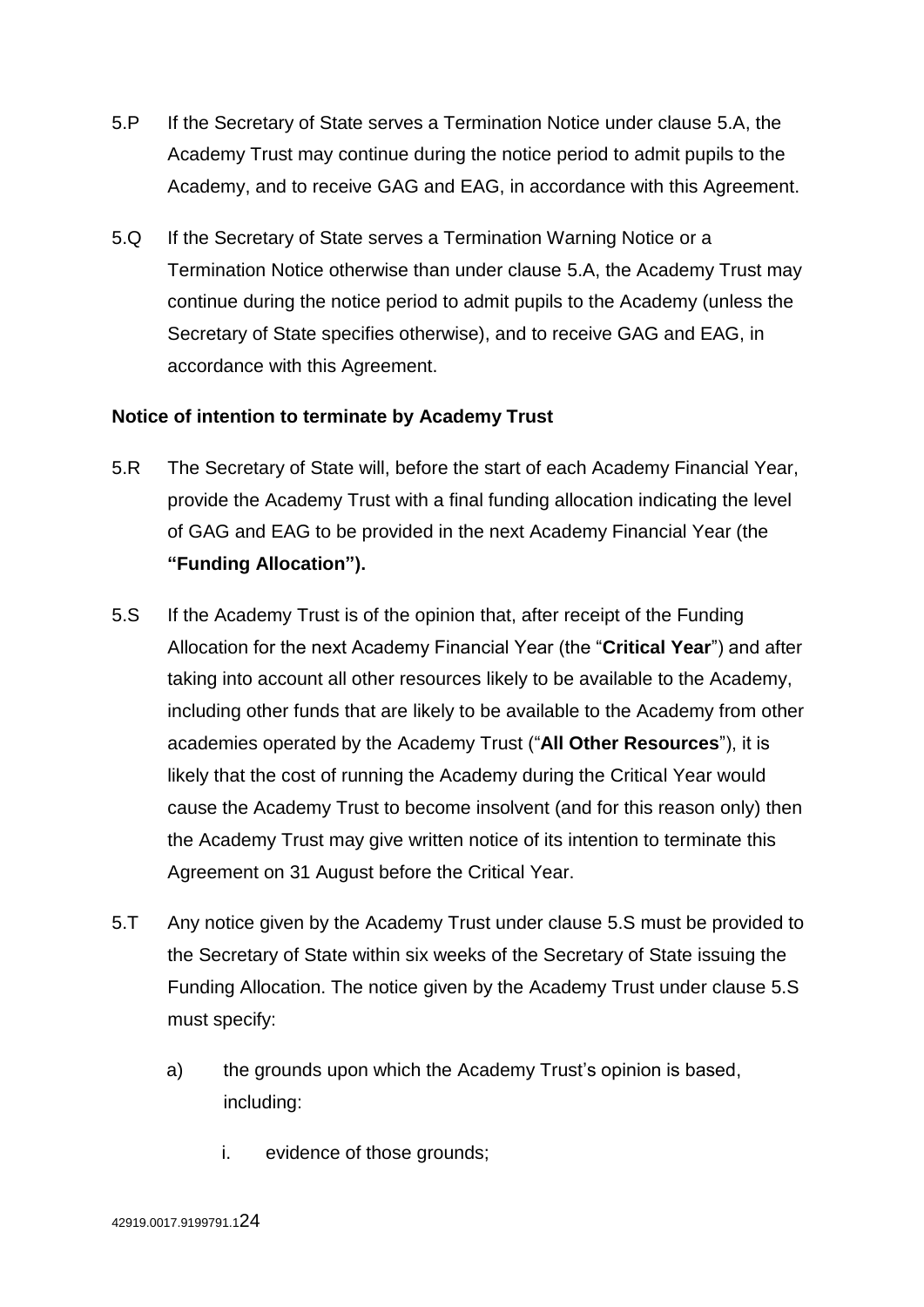- ii. any professional accounting advice the Academy Trust has received;
- iii. a detailed statement of steps which the Academy Trust proposes to take to ensure that the running costs of the Academy are reduced such that costs are less than the Funding Allocation and All Other Resources, and the period of time within which such steps will be taken; and
- b) the shortfall in the Critical Year between the Funding Allocation and All Other Resources expected to be available to the Academy Trust to run the Academy and the projected expenditure on the Academy; and
- c) a detailed budget of income and expenditure for the Academy during the Critical Year (the "**Projected Budget**").
- 5.U Both parties will use their best endeavours to agree whether or not the cost of running the Academy during the Critical Year would cause the Academy Trust to become insolvent. Both parties recognise that they will need to engage in a constructive dialogue at the time about how best to provide education for the pupils at the Academy and use their best endeavours to agree a practical solution to the problem.
- 5.V If no agreement is reached by 30 April (or another date if agreed between the parties) as to whether the cost of running the Academy during the Critical Year would cause the Academy Trust to become insolvent, then that question will be referred to an independent expert (the "**Expert**") for resolution. The Expert's determination will be final and binding on both parties. The Expert will be requested to specify in his determination the amount of the shortfall in funding (the "**Shortfall**").
- 5.W The Expert will be an insolvency practitioner with significant professional experience of educational institutions or academies. If the parties fail to agree upon the appointment of the Expert then the Expert will be appointed by the President of the Institute of Chartered Accountants in England and Wales. The Expert's fees will be borne equally between the parties.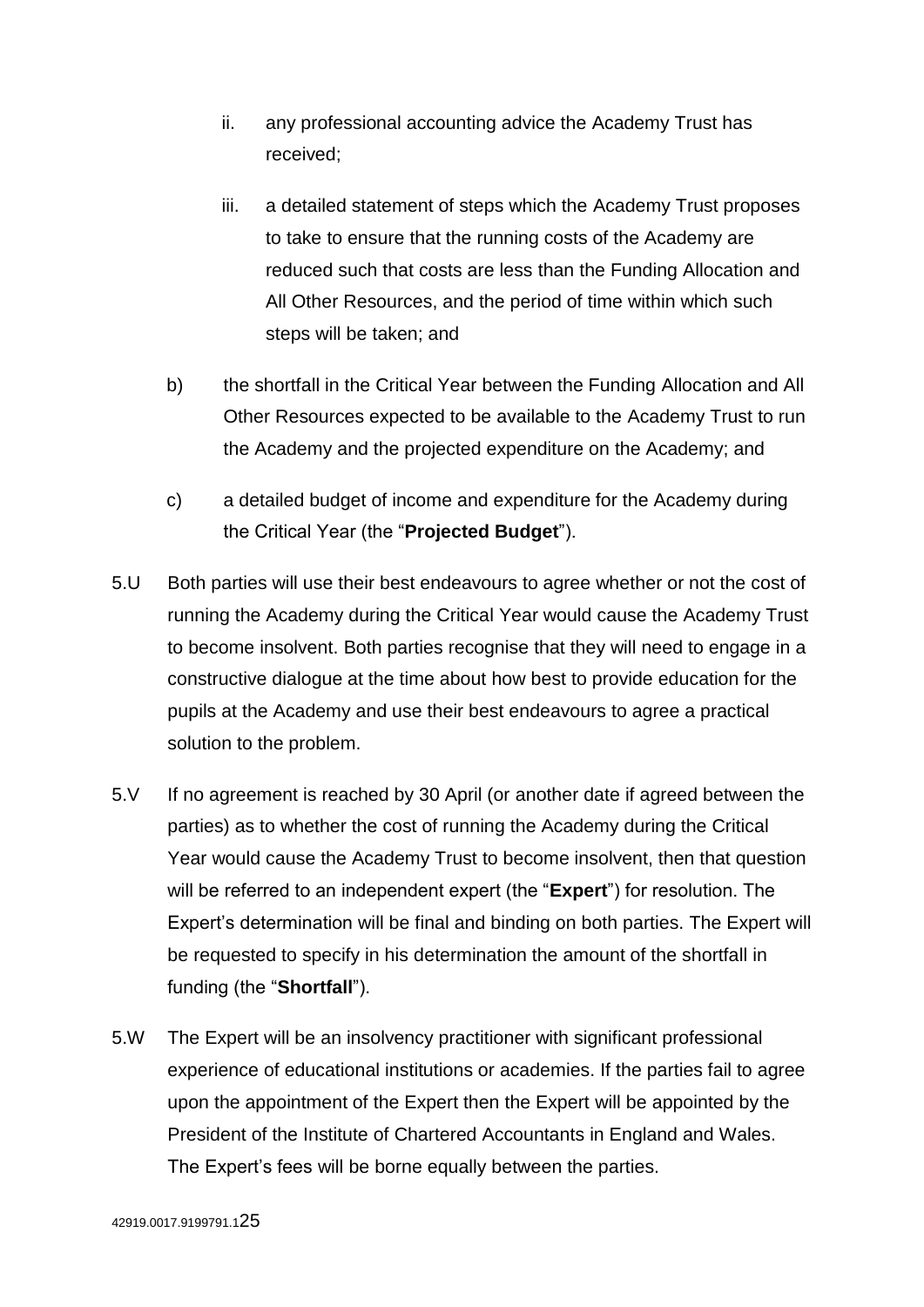- 5.X The Expert will be required in reaching his determination to take account of advice from an educational specialist who is professionally familiar with the issues arising from the budget management of schools. If the parties fail to agree upon the appointment of the educational specialist then the educational specialist will be appointed by the Chairman of the Specialist Schools and Academies Trust (or any successor or equivalent body). The educational specialist's fees will be borne equally between the parties.
- 5.Y If the Expert determines that the cost of running the Academy during the Critical Year would cause the Academy Trust to become insolvent, and the Secretary of State will not have agreed to provide sufficient additional funding to cover the Shortfall, then the Academy Trust will be entitled to terminate this Agreement, by notice expiring on 31 August before the Critical Year. Any such notice will be given within 21 days after (a) the Expert's determination will have been given to the parties or (b), if later, the Secretary of State will have given written notice of his refusal to provide sufficient additional funding for the Academy to cover the Shortfall.

#### <span id="page-25-0"></span>**Effect of termination**

- 5.Z If this Agreement is terminated, the Academy will cease to be an Academy within the meaning of sections 1 and 1A of the Academies Act 2010.
- 5.AA Subject to clauses 5.BB and 5.CC, if the Secretary of State terminates this Agreement under clause 5.A, he will indemnify the Academy Trust. If the Secretary of State terminates this Agreement otherwise than under clause 5.A, he may at his discretion indemnify or compensate the Academy Trust.
- 5.BB The amount of any such indemnity or compensation will be determined by the Secretary of State, having regard to representations made to him by the Academy Trust, and will be paid as and when the Secretary of State considers appropriate.
- 5.CC The categories of expenditure incurred by the Academy Trust in consequence of termination, for which the Secretary of State may indemnify the Academy Trust under clauses 5.AA, may include: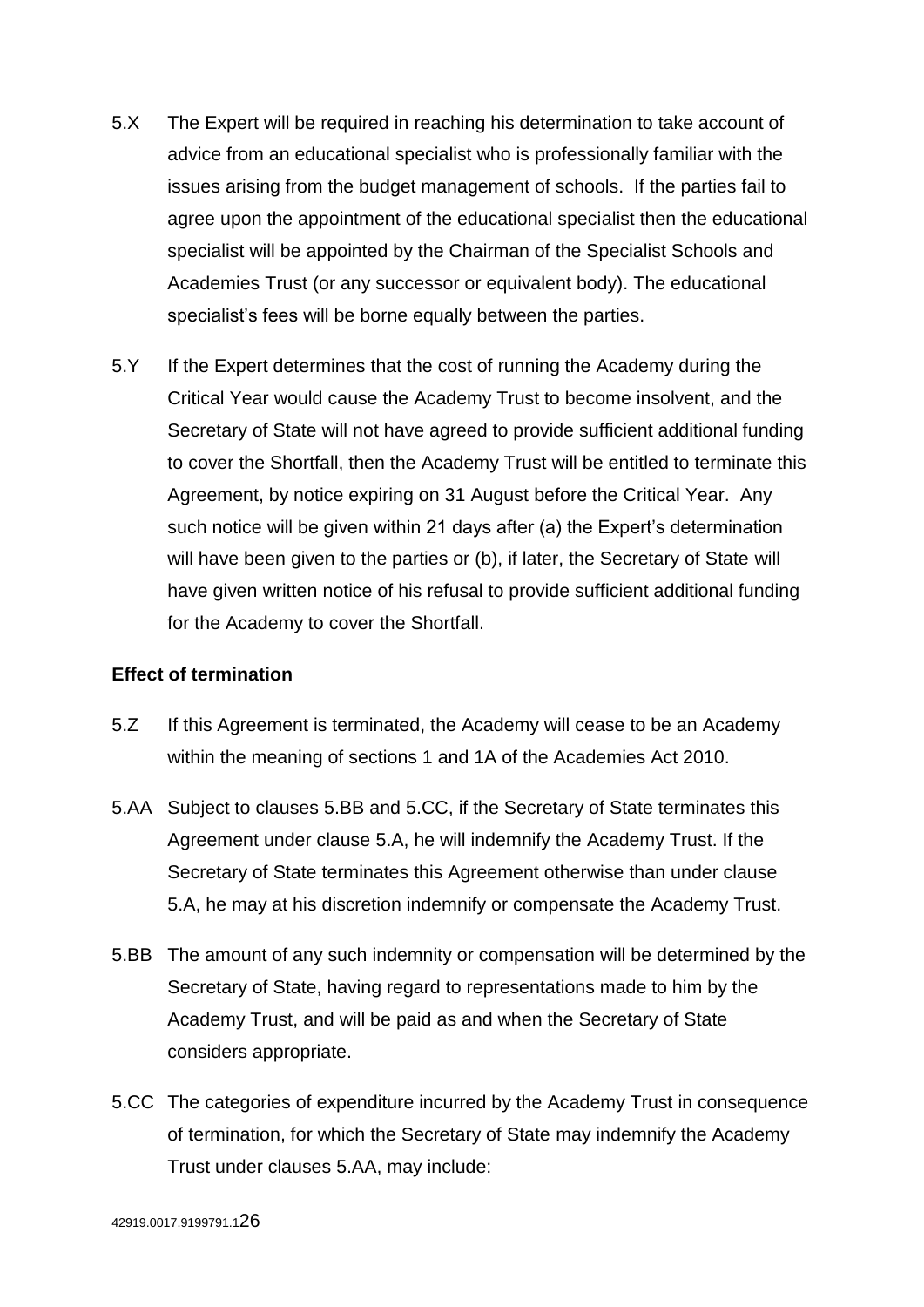- a) staff compensation and redundancy payments;
- b) compensation payments in respect of broken contracts;
- c) expenses of disposing of assets or adapting them for other purposes;
- d) legal and other professional fees; and
- e) dissolution expenses.
- 5.DD If this Agreement is terminated, and the Academy Trust owns capital assets which have been partly or wholly funded by HM Government, the Academy Trust must, as soon as possible after the termination date:
	- a) transfer a proportion of those capital assets, equal to the proportion of the original financial contribution made by HM Government, to a nominee of the Secretary of State to use for educational purposes; or
	- b) if the Secretary of State directs that a transfer under clause 5.DD(a) is not required, pay to the Secretary of State at the termination date (or, by agreement with the Secretary of State, at the date of their subsequent disposal) a sum equivalent to the proportion of the original financial contribution made by HM Government.
- 5.EE The Secretary of State may:
	- a) Waive all or part of the repayment due under sub-clause 5.DD(b) if the Academy Trust obtains his permission to invest the sale proceeds for its charitable purposes; or
	- b) direct the Academy Trust to pay all or part of the sale proceeds to the relevant LA.

# <span id="page-26-0"></span>**6. OTHER CONTRACTUAL ARRANGEMENTS**

#### <span id="page-26-1"></span>**Annexes**

6.A Any annexes to this Agreement form part of and are incorporated into this Agreement.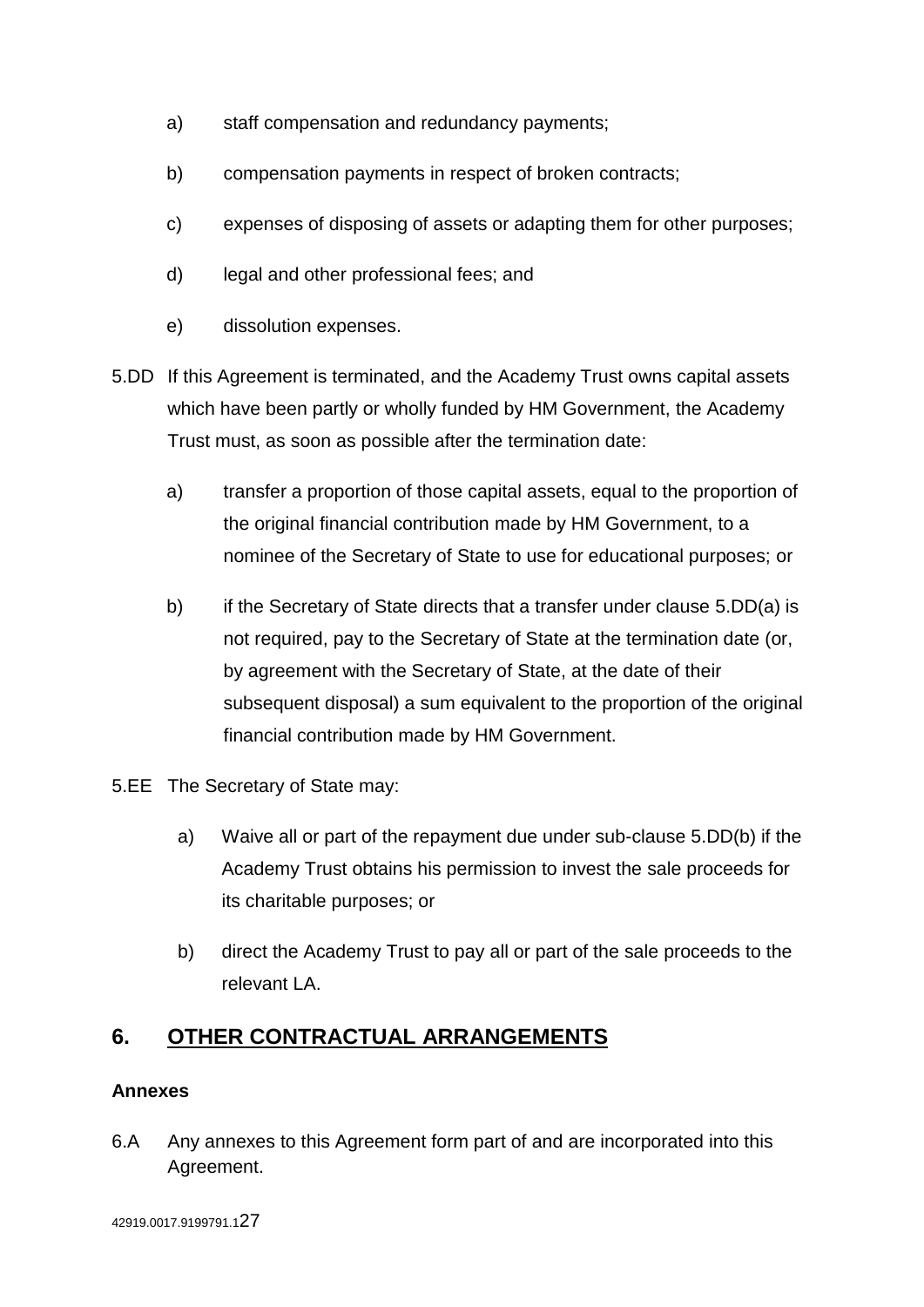#### <span id="page-27-0"></span>**The Master Agreement**

6.B Except as expressly provided in this Agreement, all provisions of the Master Agreement have full force and effect.

#### <span id="page-27-1"></span>**General**

- 6.C The Academy Trust cannot assign this Agreement.
- 6.D Failure to exercise, or a delay in exercising, any right or remedy of the Secretary of State under this Agreement (including the right to terminate this Agreement), or a single or partial exercise of such a right or remedy, is not a waiver of, and does not prevent or restrict any initial or further exercise of, that or any other right or remedy.
- 6.E Termination of this Agreement will not affect the accrued rights, remedies, obligations or liabilities of the parties existing at termination.
- 6.F This Agreement may be executed in any number of counterparts, each of which when executed and delivered shall constitute a duplicate original, but all of which will together constitute the same agreement.
- 6.G This Agreement and any dispute or claim arising out of or in connection with it or its subject matter or formation (including non-contractual disputes or claims) shall be governed by and construed in accordance with the law of England and Wales, and submitted to the exclusive jurisdiction of the courts of England and Wales.
- 6.H Not used.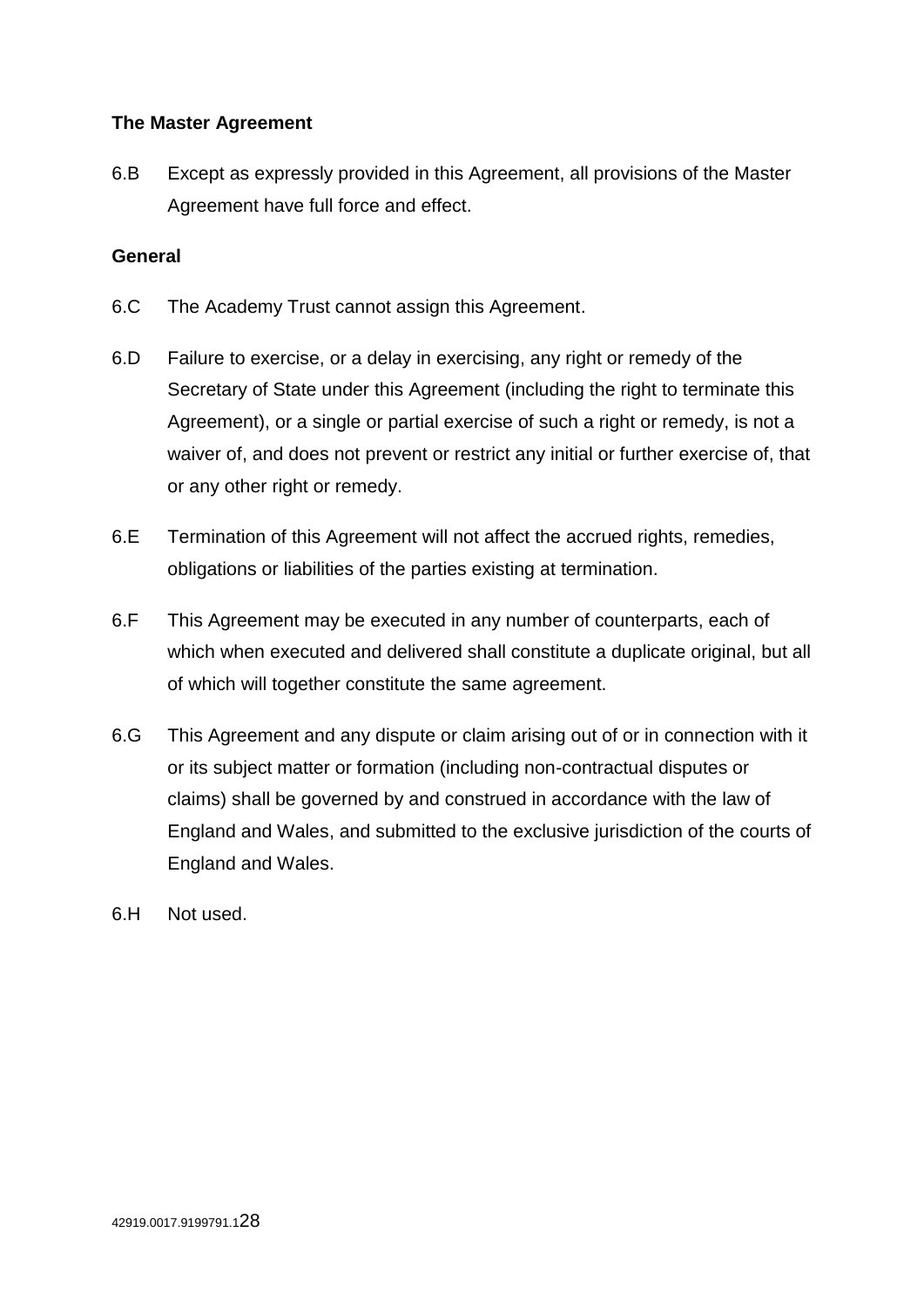This Agreement was executed as a Deed on

Executed on behalf of the **Academy Trust** by: ……………………….. **Director** and ……………………….. **Director** or ……………………….. **Company Secretary** or ……………………….. **Witness** Name: Address:

The Corporate Seal of

# **THE SECRETARY OF STATE FOR EDUCATION**

affixed to this deed is authenticated by:

………………………..

**Duly Authorised**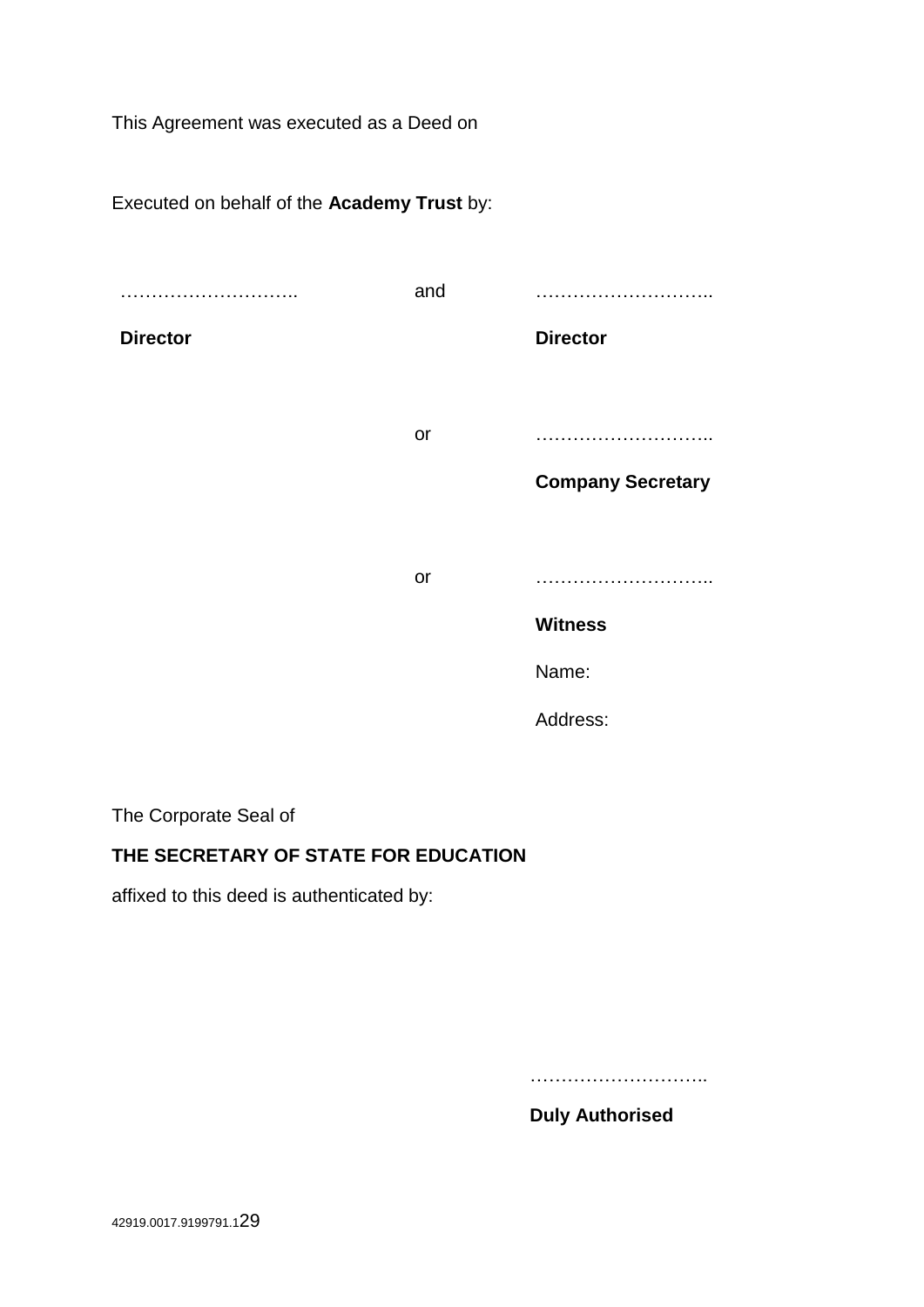# <span id="page-29-0"></span>**ANNEXES**

# <span id="page-29-1"></span>**7. ADMISSION OF CHILDREN AND YOUNG PEOPLE WITH EDUCATION, HEALTH AND CARE PLANS**

"**EHC plan**" means an Education, Health and Care plan made under section 37 of the Children and Families Act 2014.

7.A Except as set out in clause 8 below, the Children and Families Act 2014 imposes duties directly on Academies in respect of pupils with special educational needs, including the admission of pupils with EHC plans. If an Academy Trust considers that a LA should not have named the Academy in an EHC plan, it may ask the Secretary of State to determine whether the LA has acted unreasonably, and to make an order directing the LA to reconsider. The Academy Trust must admit the pupil if such a determination is pending. The Secretary of State's determination as to whether the LA acted unreasonably will be final, subject to any right of appeal which a parent of the pupil may have to the First Tier Tribunal (Special Educational Needs and Disability) or the Upper Tribunal Administrative Appeals Chamber.

# <span id="page-29-2"></span>**8. ADMISSION OF CHILDREN WITH A STATEMENT OF SPECIAL EDUCATIONAL NEEDS**

(Clauses 8.A-8.G only apply where the pupil has a statement of special educational needs (SEN) rather than an EHC plan and where they therefore continue to be subject to the relevant provisions of the Education Act 1996. EHC plans are replacing statements of SEN but although all statements of SEN should have been converted to an EHC plan by the 1 April 2018 this clause is retained to protect pupils who still have a statement of special education need after this date. The detail on the drafting of a statement below is retained to protect pupils in exceptional circumstances.)

"**Statement of SEN**" means a statement made under section 324 of the Education Act 1996.

8.A The Academy Trust must admit all children with a Statement of SEN naming the Academy.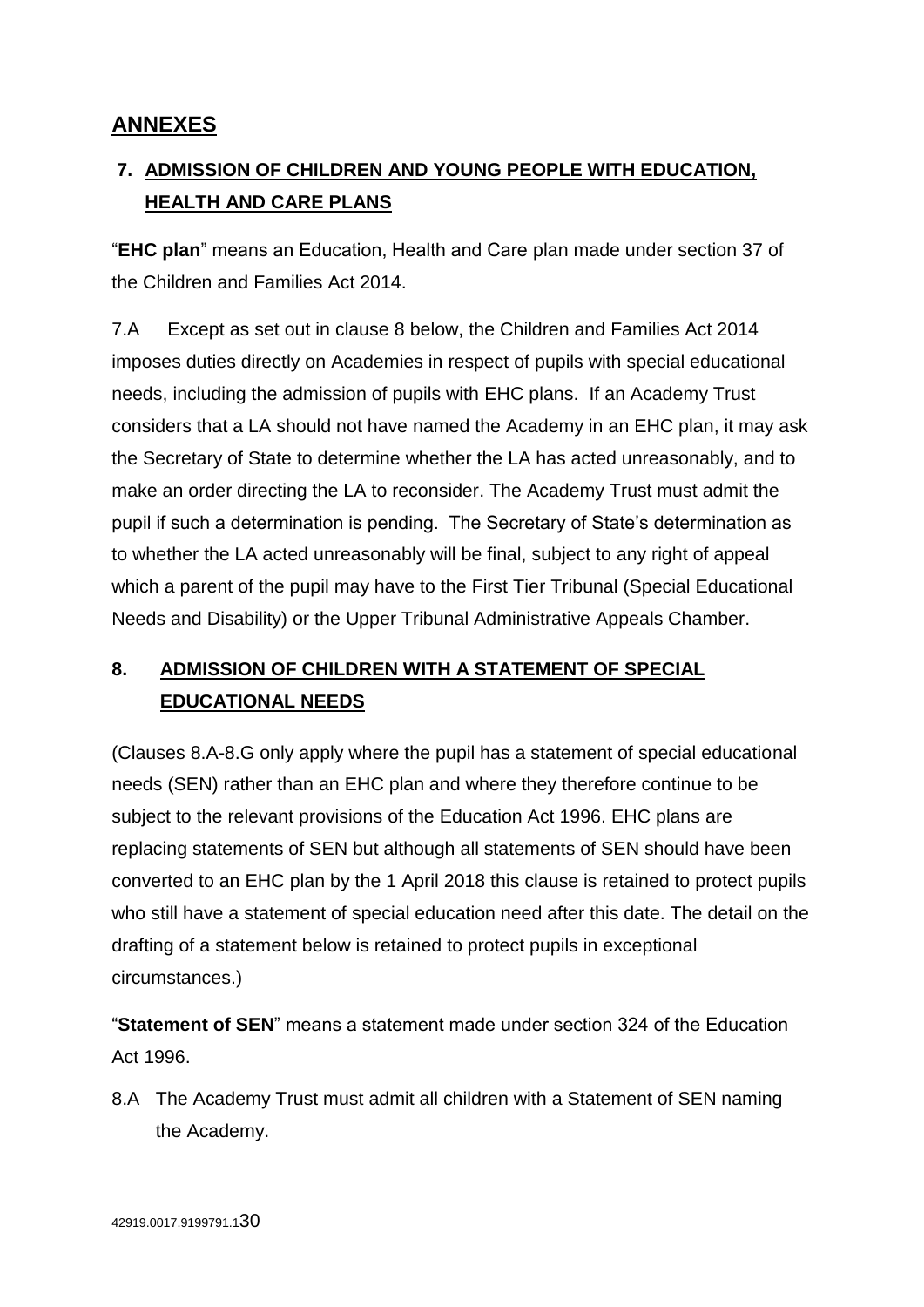- 8.B The Academy Trust must have regard to the Special Educational Needs Code of practice 2001 when dealing with statements of SEN.
- 8.C Where the LA sends the Academy Trust a draft statement with a proposal that the Academy is named in the final statement, the Academy Trust must respond within 15 working days unless the time period falls within a school holiday that is longer than two weeks in which case the Academy Trust should respond within 15 working days of the end of the school holiday.
- 8.D In its response the Academy Trust must either:
	- a. consent to being named in the final statement or
	- b. explain why it believes that admitting the child would be incompatible with the provision of efficient education for other children and the efficient use of resources, including why no reasonable steps could secure compatibility. In doing so the Academy Trust must have regard to the relevant legislation and Code of Practice. If the LA does not agree with the Academy Trust's response, and names the Academy in the child's Statement of SEN, the Academy Trust must admit the child to the school as specified in the statement or otherwise by the LA. The final decision as to whether to name the Academy falls to the LA.
- 8.E If the Academy Trust considers that the LA should not have named the Academy in the statement of SEN, it may ask the Secretary of State to determine whether the LA has acted unreasonably, and to make an order directing the LA to reconsider. The Academy Trust must admit the pupil if such a determination is pending. The Secretary of State's determination will be final, subject only to any right of appeal which a parent of the child may have to the First-tier Tribunal (Special Educational Needs and Disability) or the Upper Tribunal Administrative Appeals Chamber.
- 8.F If a parent of a child for whom the LA maintains a statement appeals to the First-tier Tribunal (Special Educational Needs and Disability) or the Upper Tribunal Administrative Appeals Chamber, either for or against the naming of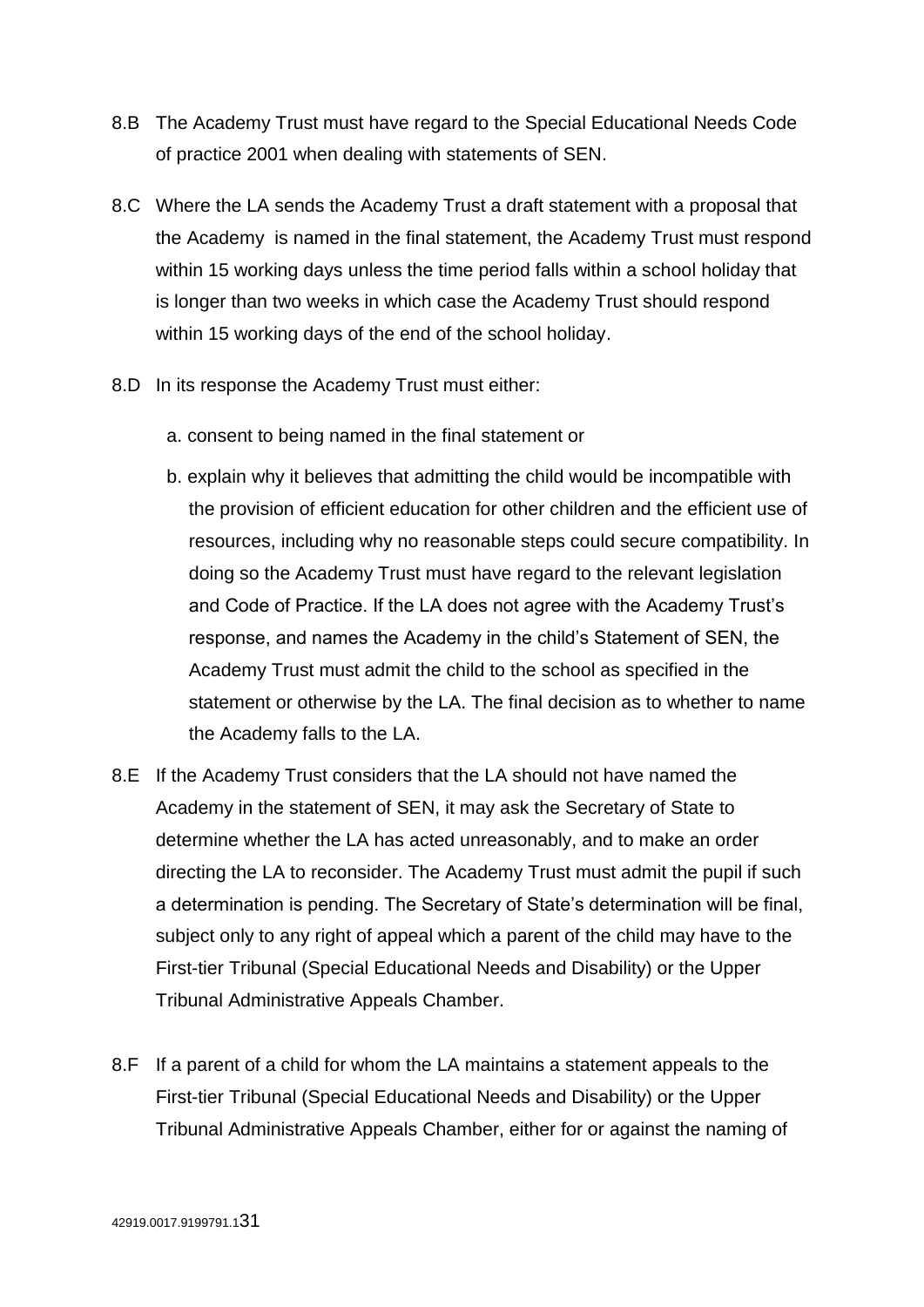the Academy in the child's statement, then the Tribunal's decision will be binding, even if it is different from that of the Secretary of State.

- 8.G Where it has been finally determined that the Academy be named in a child's Statement of SEN, the Academy Trust must admit the child to the Academy, notwithstanding any other admissions requirements in this Agreement.
- 8.H Clauses 8.A to 8.G only apply insofar as the relevant provisions of the Children and Families Act 2014 relating to SEN and disability do not apply to Academies and Free Schools.